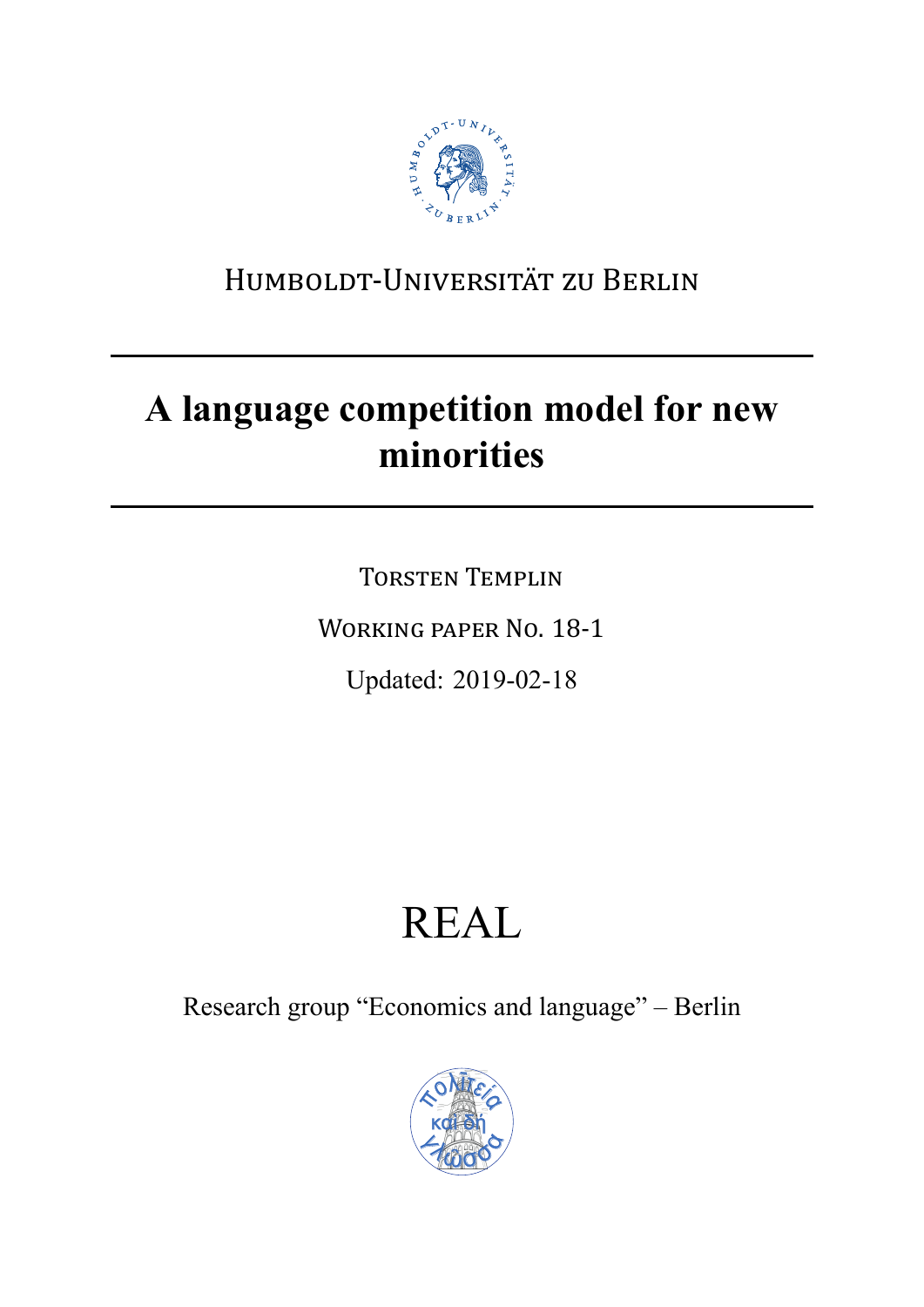# A language competition model for new minorities\*

TORSTEN TEMPLIN

#### **Abstract**

A language competition situation between a dominant majority language and a minority language is modeled, where the minority language group is a result of a continuous and ongoing migration process. Migrants enter the society, form families and produce offspring. Children are raised in either one of the two languages or both, visit school, learn additional languages as adults and produce a next cohort with its own linguistic repertoire. Families and adults are conceptualized as utility maximizing actors, who take into account instrumental aspects of languages, as their communicative range, as well as identity related aspects.

A general macro-level model is proposed that describes how the linguistic composition of a population facing migration changes over time. Furthermore, a specific functional form of the general model is proposed and steady states are analyzed. Finally, some numerical examples are presented.

<sup>\*</sup>This work has been carried out in the Research group "Economics and language" in Berlin, which received funding from the European Union's Seventh Framework Program (Project MIME – grant agreement 613344). This support is gratefully acknowledged.

This essay has been published as:

TEMPLIN, TORSTEN (2019). "A language competition model for new minorities". In: *Rationality and Society* 31.1<sup> $\cdot$ </sup> 40–69.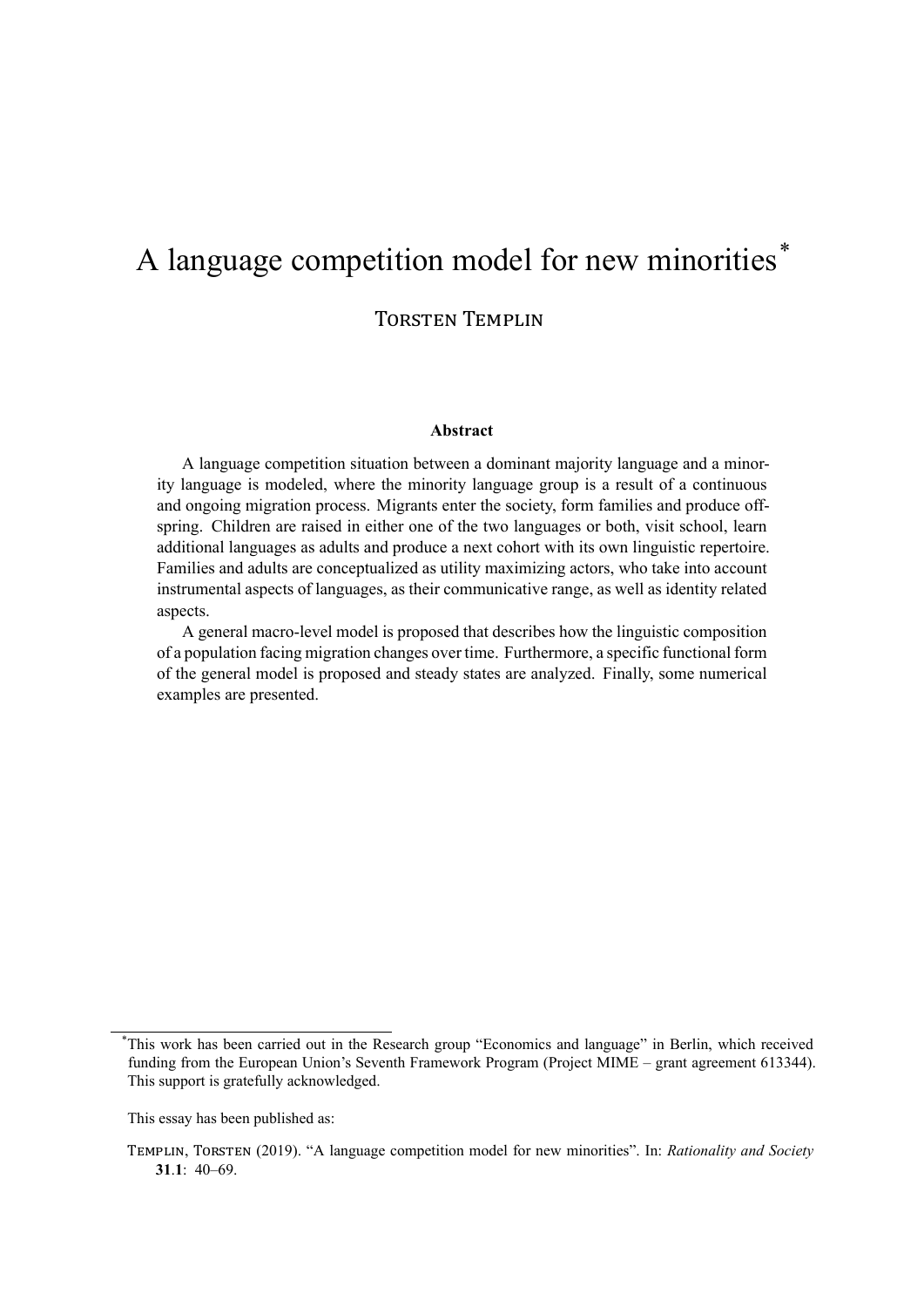# 1 Introduction

Language competition models are formal mathematical models that describe how the (relative) size of certain language groups or the geographical distribution of certain languages changes over time within a given territory. In the past two decades a growing number of such models were developed. They borrow techniques and ideas from biology, chemistry, physics and economics, and use respective metaphors to describe and simulate the (aggregated) linguistic behavior of human beings.

Many language competition models are concerned with the decline and death of languages historically rooted in specific regions. This is motivated by the observation that "[a]ll over the world, people are stopping speaking minority languages and shifting to languages of wider communication" (Sallabank, 2012, p. 104). In contrast, we here focus on minority languages (from the host country point of view) mostly spoken by "newcomers" or their descendants.

We confine ourselves to states or regions with one official or dominant language facing an ongoing inflow of speakers of another language. Throughout the paper we call the locally dominant majority language H and the minority language of the newcomers L. The model developed in this paper describes how the number of speakers of  $H$  and  $L$  and, hence, the linguistic composition of the population change over time. External mobility, i.e. the inflow of new individuals with certain language repertoires, is one mechanisms driving the language dynamics explicitly modeled here. A second mechanism that affects the evolution of the linguistic composition is intergenerational language transmission. Individuals form couples and families, have children and transmit one or more of the languages they speak to their children. For these processes *emotional* and *instrumental* motives as well as external conditions such as linguistic concentration/segregation play an important role and are included in the model. A third mechanism taken into account is language learning. On the one hand, young newcomers or children of newcomers enjoy formal education in one of the two languages or both – in practice predominantly in  $H$  – and might become bilingual or even monolingual in  $H$ . Adult newcomers might acquire the locally dominant language over the years to improve their social and economic opportunities. On the other hand, monolinguals in the dominant language  $H$  can also acquire the minority language  $L$ . The model proposed here comprises these three mechanism to describe the dynamics of a population that is constantly changing.

The paper is organized as follows. After a short literature overview, central variables are introduced, the linguistic environment is operationalized and the effects of the environment on language transmission and acquisition are discussed. In the following sections the general model formulation is presented and specified. Then, steady states of the model are analyzed. In the last section, some numerical examples shall illustrate the language dynamics graphically and show how a change in model parameters affects medium- and long-term outcomes. The paper finishes with some conclusions.

# 2 Language Competition Models: A Short Overview

In the literature on language dynamics models we find two main strands of research. The first one is influenced by economic theory. Economic approaches are characterized by models of individual agency: agents aim at maximizing their individual utility when making language related decisions. One of the first dynamic language economics models was presented in Grin (1992). There, individual agents can conduct activities in one of two languages and gain utility from them. Activities as well as language learning require the investment of time and goods, while both are limited. The linguistic decisions of individual agents then drive the overall language dynamics. A second model to be mentioned here was developed in John & Yi (1996). There, a two period model for two monolingual regions with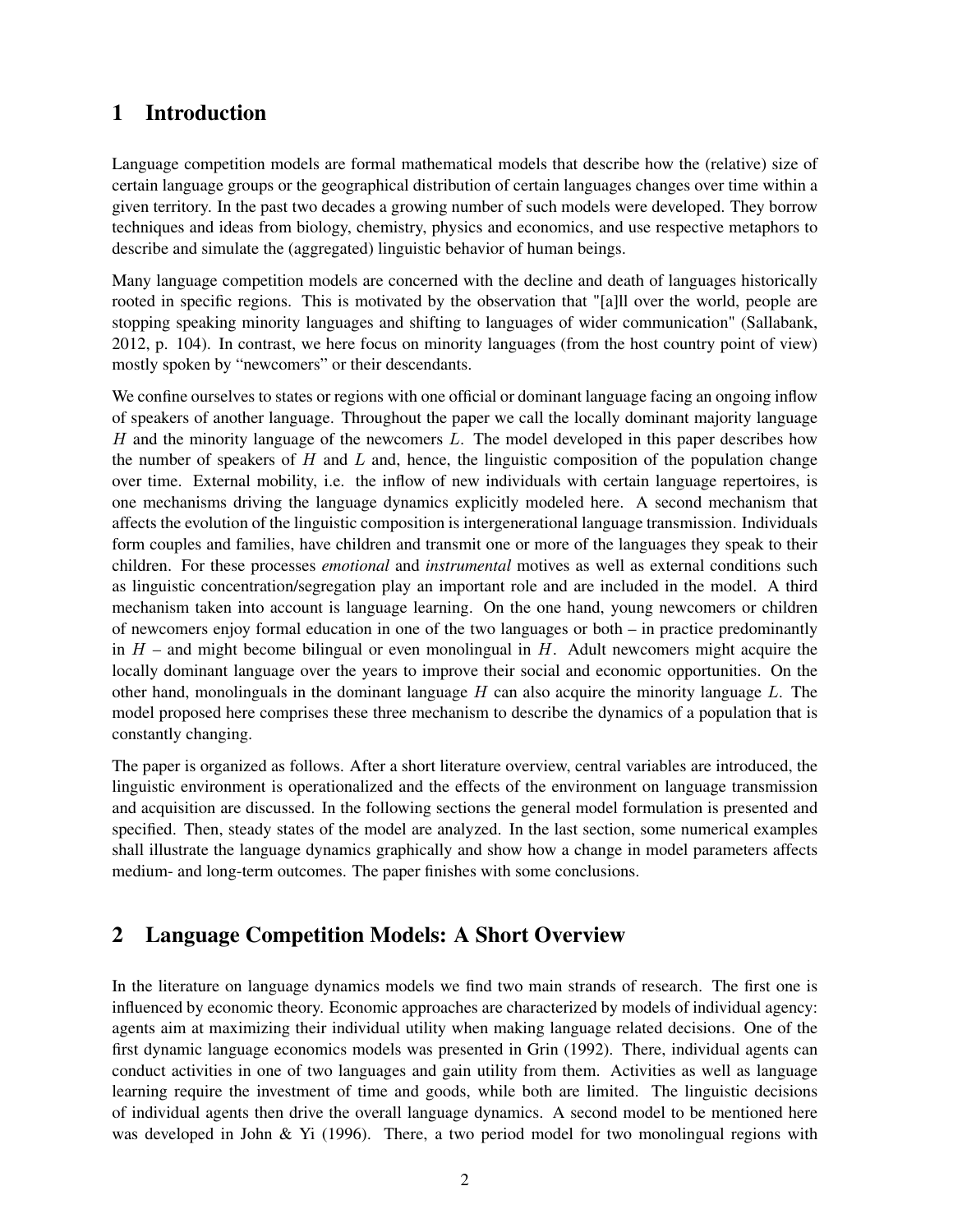different languages is developed. In every period individuals can either learn the other language or engage in production. Between the periods, they are able to move to the other region and engage in production there. A dynamic version of the two-period model with successive generations can be found in John & Yi (2001). In Tamura (2001) the agents are families: parents decide on spending time to raise their children as bilinguals, which might have a positive impact on the child's income, or to spend their time on consumption. Kennedy & King (2005) construct a three generation model with overlapping generations, where adults vote for public language policies. As before, for production adults profit from others speaking their language(s) and are hence interested in educational policies that teach their language to children. At the same time education is costly, such that adults have to weight costs against benefits. A last set of models to be mentioned here applies a game theoretic approach. Although not all of them are actual dynamic models, they inspired many of the previously listed economic models. In 1991 Selten and Pool published a game-theoretical model that can account for an arbitrary number of languages. Here, individuals gain communicative benefits from learning new languages. Adoptions, extensions and applications of the Selten-Pool model or comparable game-theoretical approaches can, for example, be found in Church & King (1993), Gabszewicz *et al.* (2011) and Iriberri & Uriarte (2012).

A second strand of research startet with a short paper published in 2003: "It was the population dynamics model of Abrams and Strogatz [...] which started the avalanche of physics papers on language competition" (Schulze *et al.*, 2008, p. 13). In their "minimal model" two languages compete for monolingual speakers. The attractiveness of a language is determined by the number of its speakers as well as its "perceived status". A simple differential equation is provided that describes the language dynamics. On the one hand, Abrams and Strogatz could fit their "minimal model" to aggregated empirical data of endangered languages. On the other hand, the model does not really account for the underlying social and linguistic processes of language acquisition, transmission and change, neglects bilinguals and predicts that always one of the two competing languages will become extinct in the long run. Due to such shortcomings the Abrams-Strogatz (AS) model was revised and extended by many authors, especially from the field of (statistical) physics. Patriarca & Leppänen (2004), Patriarca & Heinsalu (2009) and Patriarca *et al.* (2012) include spatial components in their adaptations of the AS model. Mira & Paredes (2005) introduced the idea of similarity between competing languages to the original model and Stauffer *et al.* (2007) propose individual based versions of the AS model and apply simulation techniques instead of averaging over the whole population. Furthermore, Mira & Paredes (2005), Wickström (2005), Minett & Wang (2008), Heinsalu *et al.* (2014) and others extended the A-S model by additionally considering bilinguals. The role of bilinguals in language shift is crucial, since in practice individuals normally do not change from being monolingual in one language to being monolingual in the other language. Instead, it is far more realistic to consider transitions from monolinguals in one language to bilinguals and - in a second step - from bilinguals to monolinguals in the other language. For such a two step transition it normally takes more than one generation. For that reason, some authors explicitly modeled vertical, i.e. intergenerational, language transmission. Minett & Wang (2008) develop a uni-parental model for vertical language transmission. In contrast, Wickström (2005), Fernando *et al.* (2010), Templin *et al.* (2016) and others use a two-parents model. Here adult individuals (randomly) form families and bring up their children in either one of the parents languages or in both of the parents languages. An other feature of the model developed in Minett & Wang (2008) is horizontal language transmission. During their lifetime monolingual adults can learn a second language and therefore become bilingual. In their spatial model, Patriarca *et al.* (2012) also consider bilinguals. In their simulations small bilingual areas emerge at the boundary between larger monolingual areas of both languages.

In contrast to Abrams and Strogatz, Pinasco & Romanelli (2006) proposed a Lotka-Volterra type model<sup>1</sup> inspired by population dynamics to model language competition. Spatial extensions of this model can be found in Kandler & Steele (2008) and Kandler *et al.* (2010). Zhang & Gong (2013) also use a Lotka-Volterra type model and offer an alternative to abstract status parameters.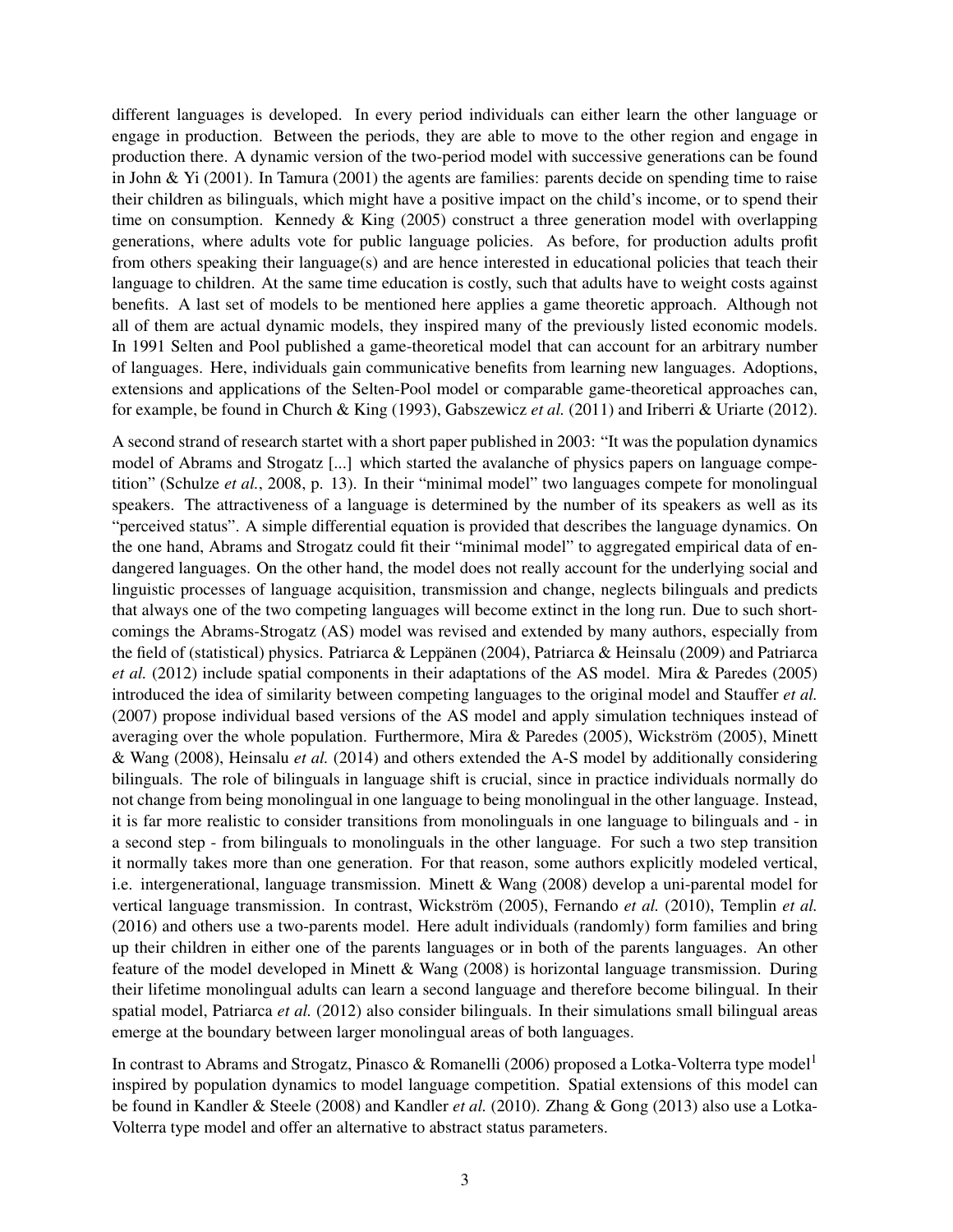For more extensive literature reviews, see Patriarca *et al.* (2012), Gong *et al.* (2014) and John (2016).

In the present paper we propose a model that combines aspects of both strands of research. We consider monolinguals of two languages as well as bilinguals. Adult individuals form families (two-parent model) and transmit one or both languages to their children. Furthermore, two different modes of horizontal language transmission are taken into account. As in Minett & Wang (2008), adult individuals can learn new languages to improve their human capital. New is that we explicitly model language acquisition in formal education. To obtain mathematical models for the different processes of language transmission and acquisition we do not use physical or biological analogies. Instead, families and adult individuals are conceptualized as utility maximizing agents. Take parents speaking the minority language. On the one hand, many of them want to transmit their heritage language to the next generation. On the other hand, parents want their children to have good social and economic perspectives, which are often bound to proficiency in the dominant language. This results in a possible trade-off between instrumental and identity related motives. Comparably, adults have to weight benefits (improved human capital) against learning costs. As in Wickström (2005), this utility-maximization approach is used to derive properties of the transmission and acquisition processes. Moreover, we offer a possible operationalization of the most often abstract and vague status parameter used in many models. Another novelty of the present approach is that the effect of external mobility (the inflow of new individuals speaking a "new" minority language) on the language dynamics is explicitly analyzed.

# 3 Towards a Multidimensional Model

This section is devoted to the main variables, parameters and mechanisms of the language dynamics model proposed later on. We start with 'the number of speakers' as the central object of interest and how it is operationalized. Thereafter, we discuss how the dynamics are conceptualized. Next, processes of language transmission and acquisition are discussed in greater detail.

#### 3.1 Numbers of Speakers and Linguistic Composition

We are interested in the distribution of certain language repertoires<sup>2</sup> throughout a population or a given territory. As the vast majority of models available in the literature, we consider two languages, a locally dominant high-status majority language  $H$  and a low-status minority language  $L$ . Here, high and low status is meant from a local point of view:  $L$  might be the dominant language in another country. Furthermore, three language repertoires are considered: monolingualism in  $H$ , monolingualism in  $L$  and bilingualism. Individuals are grouped together according to their language repertoires. By  $X_H$  we denote the fraction of the population that are  $H$ -monolinguals, by  $X_L$  the fraction that are  $L$ -monolinguals and by  $X_B$  the fraction of bilinguals. Note that  $X_B = 1 - X_H - X_L$ , i.e. that all language repertoire groups together make up the whole population. Hence, the vector  $X := (X_H, X_L)$ , which is the central dependent variable in our model, fully characterizes the linguistic composition of the population.

At a first glance it might seem straight forward for non-linguists to assign every individual to one of those three language repertoires. But what are the minimal competences one has to have to count as a "speaker" of a language? While many papers do not explicitly discuss this issue, Wickström (2005) and Fernando *et al.* (2010) provide two possible definitions of mono- and bilingualism. To be a bilingual in the sense of Wickström (2005), one has to be raised bilingually. According to (Fernando *et al.*, 2010, p. 53), however, bilingualism is defined as "the ability to function confidently in two languages, that is, the ability to have communicative competence in two languages" (p. 53). Since we emphasize the role of language as a tool for communication and as human capital and since we want to take different modes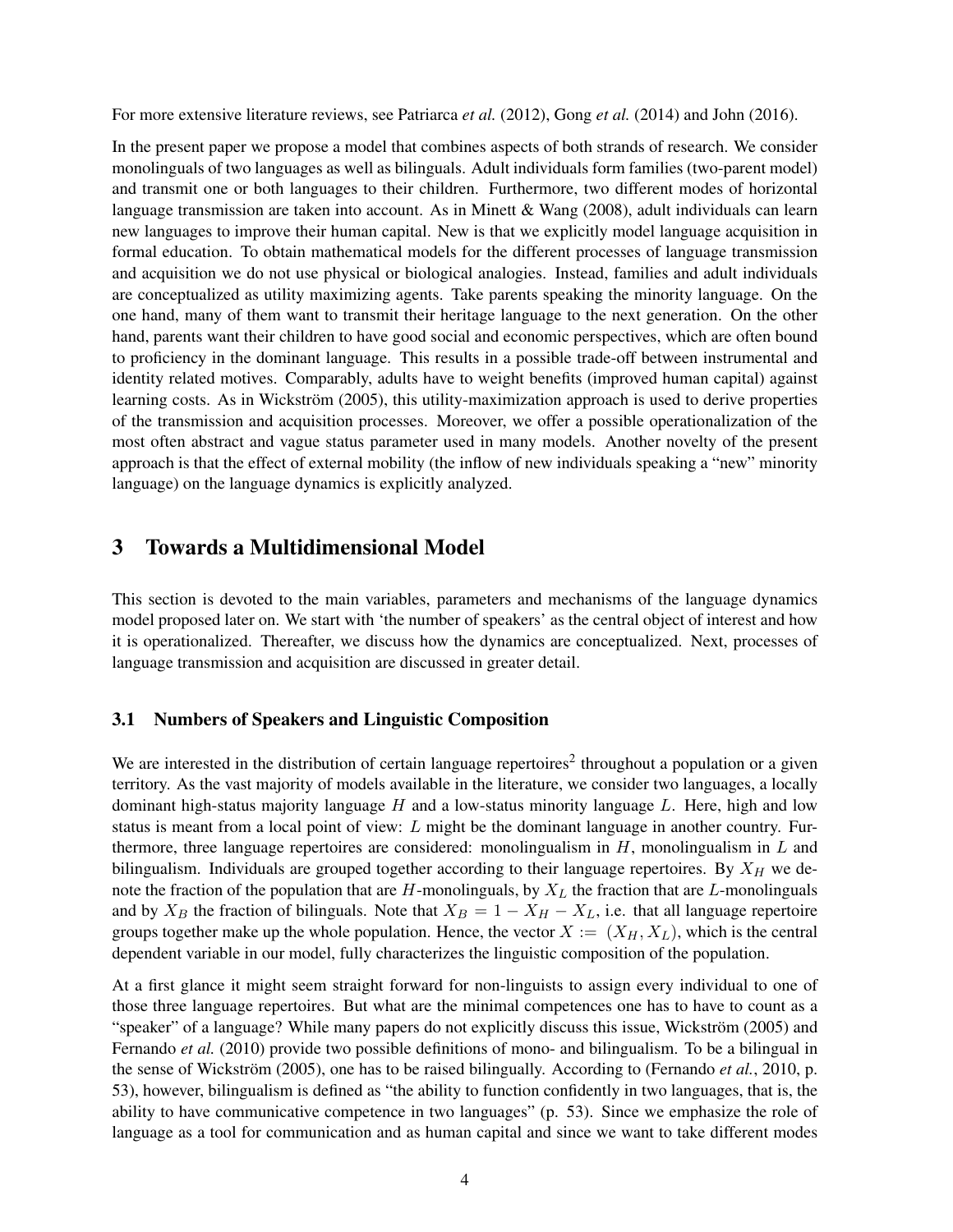of language acquisition into account, a functional understanding of proficiency appears to be the most appropriate here. We thus follow the definition of bilingualism given by Fernando *et al.* (2010).

## 3.2 Dynamics

Language dynamics models are concerned with the evolution of the linguistic composition of a population over time. Models make (probabilistic) statements about the composition of "tomorrow", given today's composition as well as other relevant information. In formal terms this reads as follows. Let  $t$  denote time. We write  $X_{LR}(t)$  for the fraction of the population having language repertoire LR,  $LR = H$ , L or B, at time t. Given  $X(t) := (X_H(t), X_L(t))$  and other relevant information, a language dynamics model makes statement about  $X(t + 1)$ .

The linguistic composition of a population evolves due to a number of complex processes. As every model builds on a necessary simplification of the complex reality, we concentrate on four key processes. First, individuals enter or leave the population. We call this population dynamics. On the one hand, children are born and people die. On the other hand, individuals from other states move to the state of consideration, or vice versa. Second, children acquire one or several languages mostly within the family context. Third, pupils are educated in a certain language and can learn additional languages in formal education. Fourth, adult individuals can learn new languages, improve their skills in a language, or can forget a language they do not use regularly.

Neglecting population dynamics for the moment, the evolution of the linguistic composition is conceptualized as an aggregated result of individual language related decisions. These individual decisions are framed by the linguistic environment, which includes the linguistic composition of the population.<sup>3</sup> From an individual point of view, the linguistic environment is exogenous. Nevertheless, individuals actively shape the linguistic environment through their decisions. To put it differently, individual language related behavior is not isolated but affected - at least to some extent - by the behavior of the rest of the population. This is modeled as follows. At each point in time  $t$  individuals in a population make language related decisions. These decisions are framed by the linguistic environment at time t. In turn, the linguistic behavior of the population, understood as aggregated individual decisions, may change the linguistic environment at the next point in time  $t + 1$ . This influence of todays behavior on the behavior of tomorrow reflects the network effects.

## 3.3 Language Transmission and Acquisition

This section is devoted to the three processes of language transmission within the family, language education and adult language learning.

#### 3.3.1 Family Formation and Intergenerational Language Transmission

We restrict ourselves to language acquisition within families with two parents and explicitly model family formation. As in Wickström (2005) and Fernando *et al.* (2010) we do not differentiate between the language repertoire of the mother and the one of the father and hence get six possible family types  $F$  $(F = HH, HB, LL, LB, BB, HL)$ . Family formation is assumed to be the result of a random search and mating process: adult individuals meet randomly, some form couples and some of these couples have children. While Wickström (2005) assumes a low success probability for  $HL$  couples, i.e. couples of a monolingual speaker of H and a monolingual speaker of L, Fernando *et al.* (2010) neglect this unlikely family type, i.e. assume success probability 0, due to the immense communicational barriers (if one of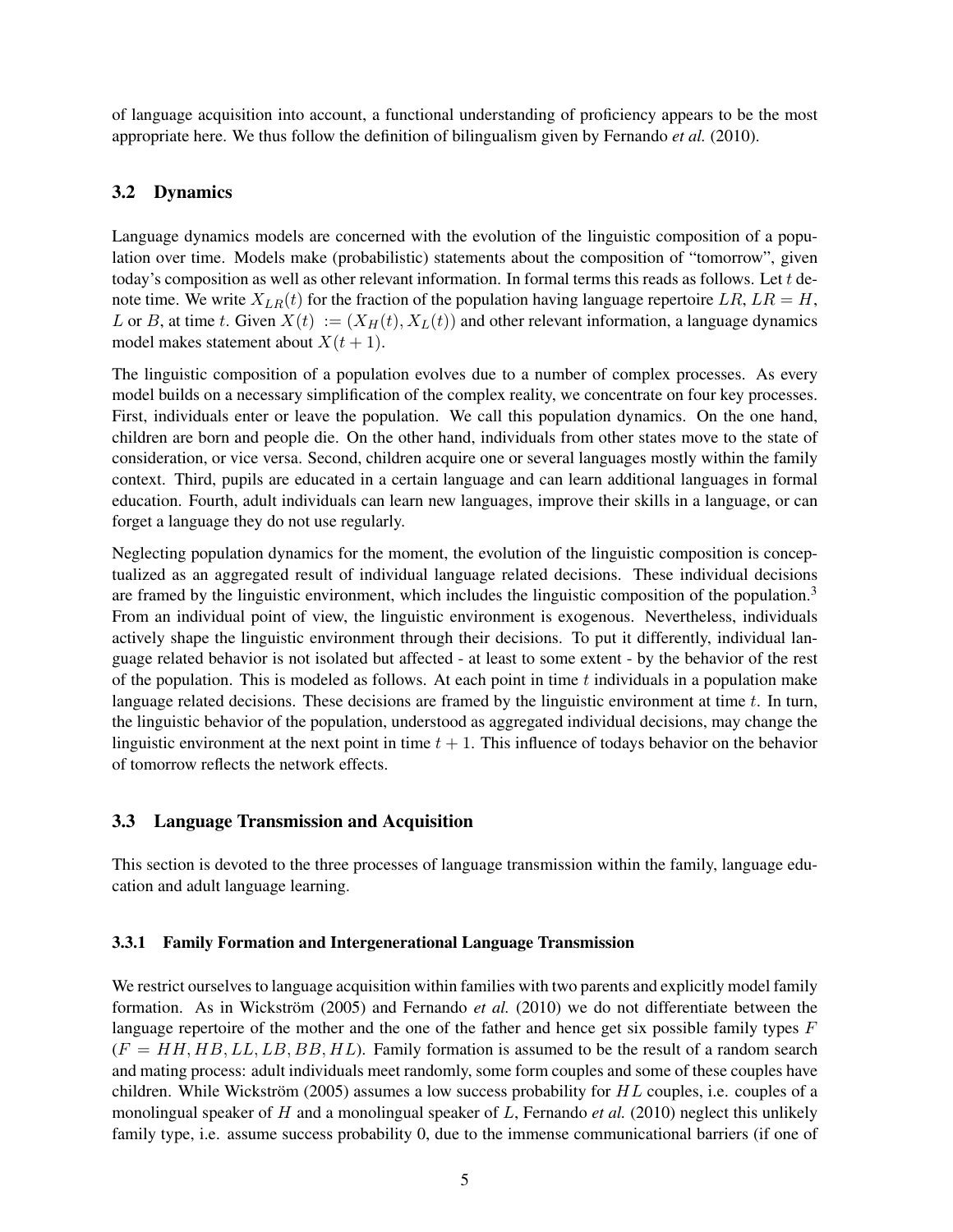the partners acquires the other language, then the couple is not  $HL$  anymore). Here, we follow Fernando *et al.* (2010). For the mathematical details on how family formation is modeled, see Section 4 and the Appendix.

Next, we deal with intergenerational language transmission. In Tamura (2001) parents can use their spare time to teach their children a second language or to do something else. Both using spare time for something else and facilitating a better economic perspective for their children (due to bilingualism) yield utility for the parents. Similarly, in Wickström (2005) parents also choose the language repertoire  $LR$  for their children, which yields the highest individual utility. But for Wickström it is not the free time parents are weighting against their children's economic future. Instead, parents want to pass cultural values attached to their heritage language(s) to the next generation. If the language that promises economic opportunities and the heritage language are not identical, then there is a similar trade-off as the one between consumption (of free time) and production (of bilingual children) analyzed in Tamura (2001). In Wickström (2005), the more people speaking a language and the higher the status of that language, the higher is the individual utility one gains from that language.

As in Templin *et al.* (2016), we here adopt the Wickström model for individual language transmission. Counting the number of all F-type families choosing language repertoire LR yields  $q_{LR}(F)$ , the fraction of  $F$ -type families bringing up their children in language repertoire  $LR$ . It is assumed that only those languages spoken by the parents can be transmitted. That implies, that  $HH$  families can not transmit  $L$ to their children. Furthermore, it is assumed that both parents shall be able to speak with their children. Hence, the children has to share at least one language with both parents.

Since a child's peer group affects its attitudes towards and exposure to the minority language, linguistic concentration (often connected to ethnic concentration) in neighborhoods and (pre-)schools can have positive or negative effects on the success of language transmission.

#### 3.3.2 Language Learning in Formal Education

"One truth is certain: formal schooling introduces perhaps the most important outside influence (for better or worse) on a family's strategy to rear multi-literate/multilingual children [...]" (Caldas, 2012, p. 357). The daily language(s) of the classroom, the foreign languages taught and the language repertoires the peers have a strong effect on pupils future language repertoires. As for transmission in the family, parents and their children have to make certain choices with respect to language and education. First, parents can send their children to schools with different linguistic models, e.g. schools dominated by H, schools dominated by L, immersion schools and bilingual schools of different types.<sup>4</sup> Obviously, there is only a choice if different school types are available, which is by far not always the case. Often, education is only available in the majority language, which hampers the maintenance of the minority language. Over the years children are learning abstract ideas and concepts and their vocabulary in the majority language grows. At some point, they can express themselves better in the majority language, since the daily conversations at home might not be able to compete with this enlarged vocabulary, see, e.g., Okita (2002, p. 125). If courses or programs in the minority language are offered, the maintenance is much easier and, additionally, some  $H$ -monolingual might acquire  $L$  during their school career.

As before, there is a possible trade-off for parents. To transmit the minority language in an environment dominated by the majority language, a  $L$ -monolingual school might be the best option. At the same time, the majority language is normally related to better socio-economic opportunities for the children, and it is more likely to be the language of upward mobility. Hence, from an instrumental point of view, an H-monolingual school might appear be the best option.<sup>5</sup> Although decisions are made by parents and children, we would argue that – from a macro perspective – education policies with respect to language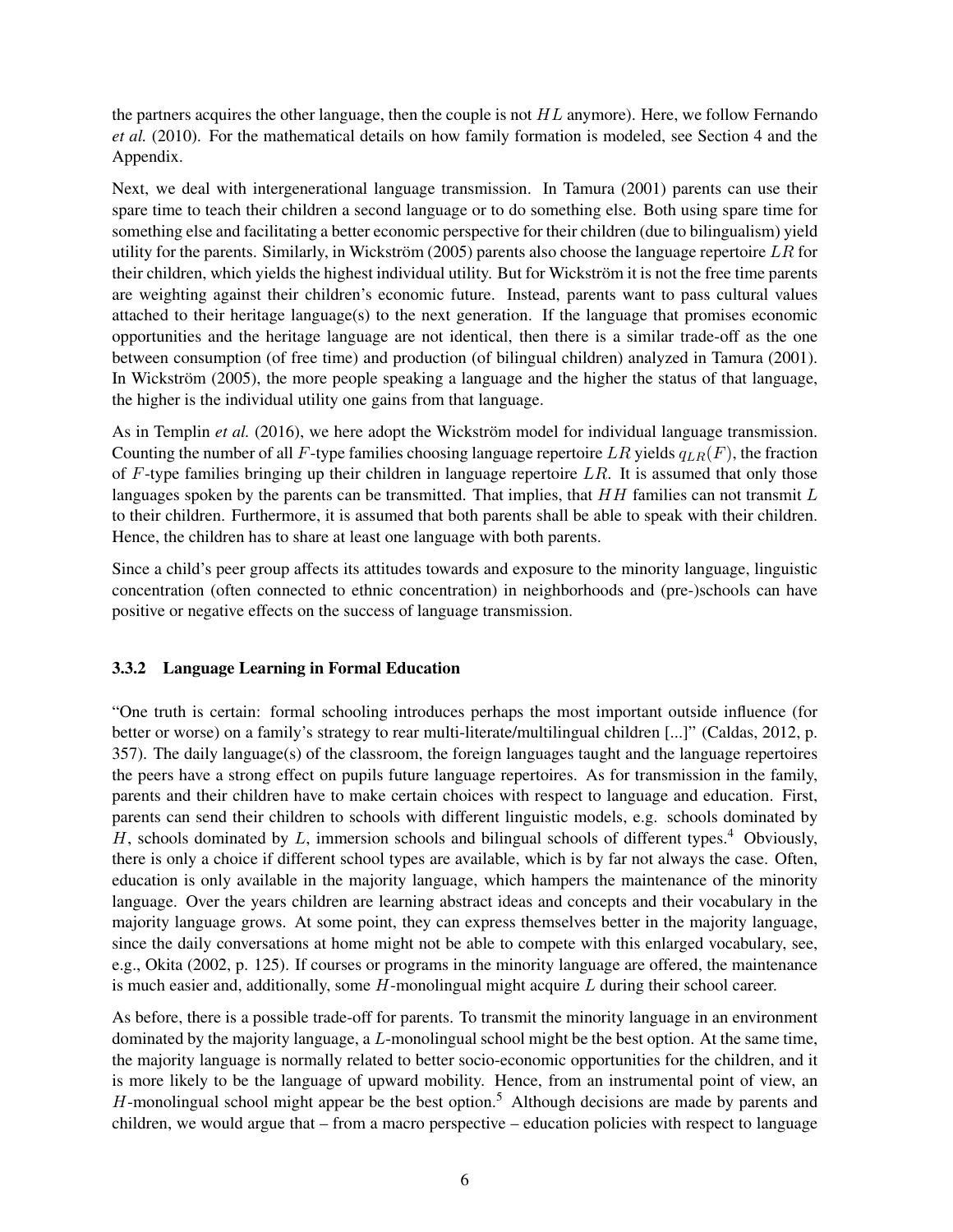are more important than individual decisions. If there is only one option, for example, then there is no choice. To account for the importance of education policies and not to complicate the model even further, we therefore assume language learning at school to depend only on external (policy) factors, but not on the number of speakers or on the status of the minority language.

#### 3.3.3 Language Learning by Adults

The majority of children growing up in an environment dominated by one (official) language  $(H)$  do acquire this language. This is different for adults moving to such an environment (temporarily or permanently) at a certain age but with little or no proficiency in  $H$ . Even if they stay for many years, they might never 'fully' acquire the local language.

Chiswick & Miller (2002) developed a useful model in which proficiency in  $H$  is a function of exposure to the language, efficiency in learning the language and economic incentives (three E's). The model is based on a human capital approach. Esser (2006) provides a similar model that also builds on a human capital approach. We shortly outline the three E's model as well as the results of the quantitative analysis presented in both papers.<sup>6</sup>

The 'value' of the human capital 'language' or 'language skills' depends on the linguistic environment. With proficiency in  $H$  in an  $H$ -dominated environment one can find better jobs and be more productive in the job. Furthermore, proficiency enables more efficient consumption and communication with locals and local authorities/administration. This yields certain incentives to learn  $H$ . At the same time, language learning is costly, it requires the investment of time and other resources.

Exposure to the local language facilitates its learning in two ways. First, being exposed to and addressed in  $H$  on a regular basis yields an additional incentive to learn  $H$ , compared with a situation in which a newcomer can use  $L$  in her everyday live. Living in an area with many other speakers of  $L$  reduces the communication costs for  $L$ -monolinguals. If there is a local economy offering jobs in  $L$ , the incentives to learn  $H$  are even lower. Hence, the linguistic concentration (of  $L$ -speakers) is found to have a negative effect on H-proficiency, cf. Chiswick & Miller (2002) and Esser (2006). Furthermore, migrants with little proficiency in H choose to move to linguistic enclaves because of their low proficiency. Secondly, the more one is exposed to a language, the more opportunities there are to use that language and hence the more practice one can get. Besides linguistic concentration, time since migration is identified as another important factor for exposure to  $H$ . Concerning the motivation (incentives) to learn  $H$  it was found that those new comers who plan to stay for a long time are more likely to acquire  $H$ . Efficiency variables are age at time of migration (with increasing age language learning decreases) and education.

#### 3.4 Variables, Parameters and Formal Relations

Based on the previous deliberations, the aim of this section is to propose a number of relevant variables that characterize the linguistic environment and the language repertoire groups. We specify how these quantifiable variables affect the processes of language transmission and learning at the macro level. This yields the foundation for our mathematical language competition model.

**Notation:** As before, language repertoires are denoted by  $LR$ ,  $LR = H, L, B$ . If the language is not specified, we use  $l, l = H, L$ .

Recall, by  $X = (X_H, X_L)$  we denote the linguistic composition of the population. The fraction of bilingual individuals  $X_B$  is given by  $1 - X_H - X_L$ . The linguistic composition X evolves due to family formation, language transmission within the family, language education and adult language learning. For the mathematical model this translates into four quantities determining the dynamics of  $X$ :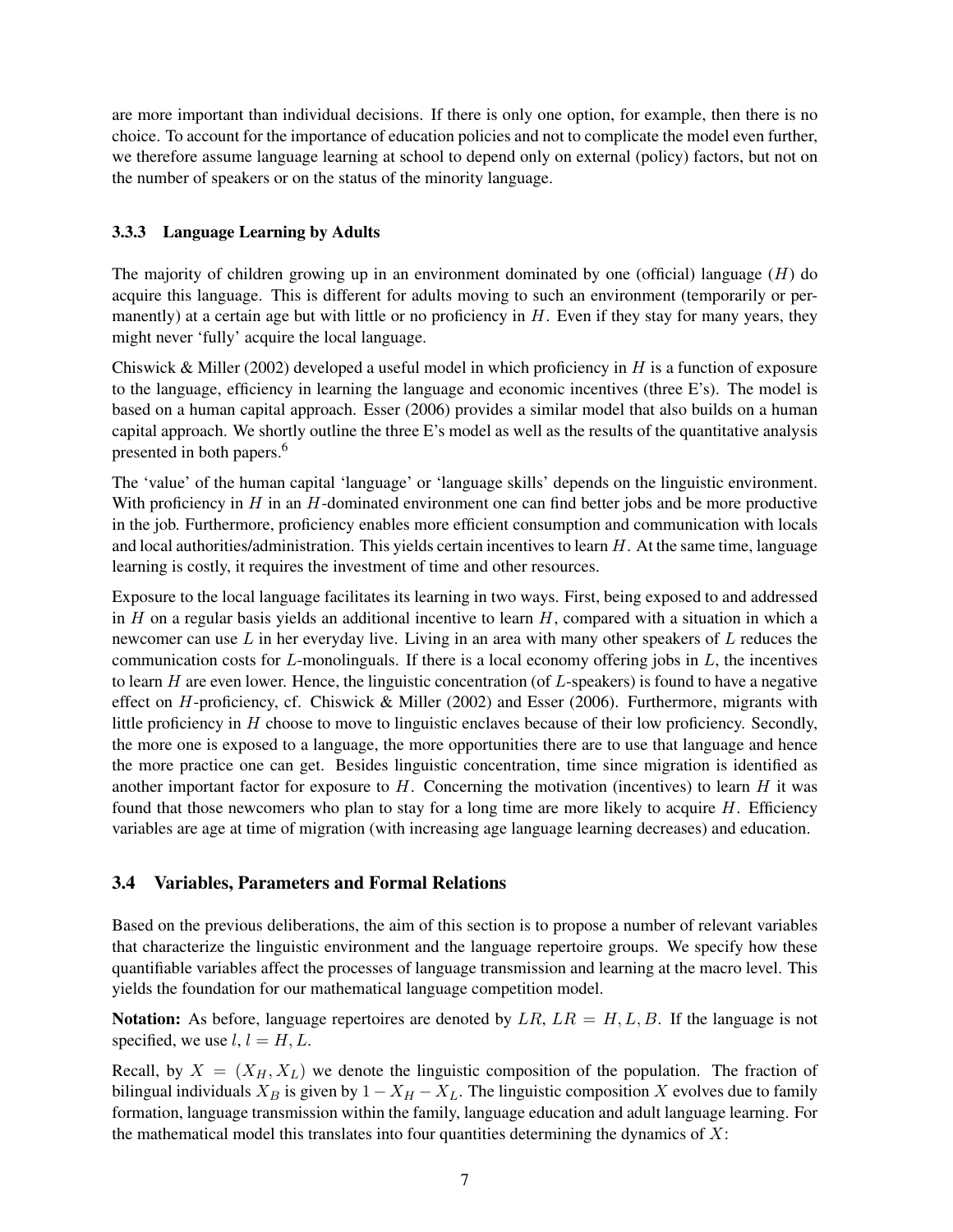- $\psi_F$ : fraction of F-type families,
- $q_{LR}(F)$ : fraction of F-type families bringing up their children with language repertoire LR,
- $s_{LR_1,LR_2}$  fraction of children entering school with language repertoire  $LR_1$  and leaving school with language repertoire  $LR_2$ ,
- $a_{LR_1,LR_2}$  rate at which adults with language repertoire  $LR_1$  become adults with repertoire  $LR_2$ .

Note,  $q_{LR}$ ,  $s_{LR_1,LR_2}$  and  $a_{LR_1,LR_2}$  can also be interpreted as probabilities:  $q_{LR}(F)$  can be seen as the probability that a child growing up in an  $F$ -type family develops language repertoire  $LR$ . These quantities are not just fixed numbers but depend on the linguistic composition and various aspects of the linguistic environment. We propose two main parameters to characterize the linguistic environment.

#### 3.4.1 Linguistic Environment

As outlined earlier, family formation is modeled as a random search and mating process. On the one hand, the result of this process clearly depends on the linguistic composition of the population. On the other hand, who actually meets whom is not just a question of the overall numbers. Spatial concentration or even segregation of the minority language group might favor monolingual couples. Furthermore, linguistic concentration affects the amount of exposure to both languages and hence intergenerational language transmission, see above. Therefore we introduce a variable  $C \in [0, 1]$ , a measure for the concentration of speakers of language  $L$ , i.e.  $L$ -monolinguals as well as bilinguals. Treating bilinguals rather as speakers of  $L$  than as speakers of  $H$  is justified by the assumption that most  $L$ -monolinguals respectively their descendants acquire the dominant language  $H$ , while only a small number of  $H$ -monolinguals learn the minority language  $L<sup>7</sup>$ . Thus, the vast majority of bilinguals is assumed to have L antecedents and hence some feeling of belongingness to the L-community. Furthermore, such a conception of bilinguals reflects the frequently encountered connection between language and ethnicity. For  $C = 0$  the language repertoire groups are distributed equally throughout the territory of consideration (no concentration). If  $C = 1$ , then we are dealing with a spatially segregated population (maximal concentration).

One question that remains is how to define and measure concentration. Segregation – and hence concentration – is a "multidimensional phenomenon varying along five distinct axes of measurement: evenness, exposure, concentration, centralization, and clustering" (Massey & Denton, 1988, p. 281). This is one reason why in the literature a number of different indices for spatial segregation can be found. It is out of the scope of this paper to give a detailed overview on the discussion of how to measure segregation. Instead, we refer the interested reader to the literature, see e.g. Massey & Denton (1988) or Morrill (2016). One possible concentration/segregation measures are the index of dissimilarity, which measures the proportion of the minority population that has to move to achieve an equal distribution of  $L$ 's, see Morrill (2016).

We have seen that when bringing up children in an  $H$ -dominated setting, parents speaking the minority language have to weight objective criteria against emotional motives: there is "a trade-off between the efficiency aspect of language as a means of communication, on the one hand, and its importance as a carrier of identity, on the other hand" (Wickström, 2005, pp. 83). Conceptualized as rational actors, parents choose the language repertoire for their children that yields the highest utility. In Wickström (2005) and Templin *et al.* (2016) the communicational value (efficiency aspect) of a language is captured by the number of speakers of that language. The identity aspect is captured by status parameters. While Wickström (2005) works with two status indicators, Templin *et al.* (2016) use a single status parameter that depicts the relative status of the minority language. Similar status or prestige parameters can be found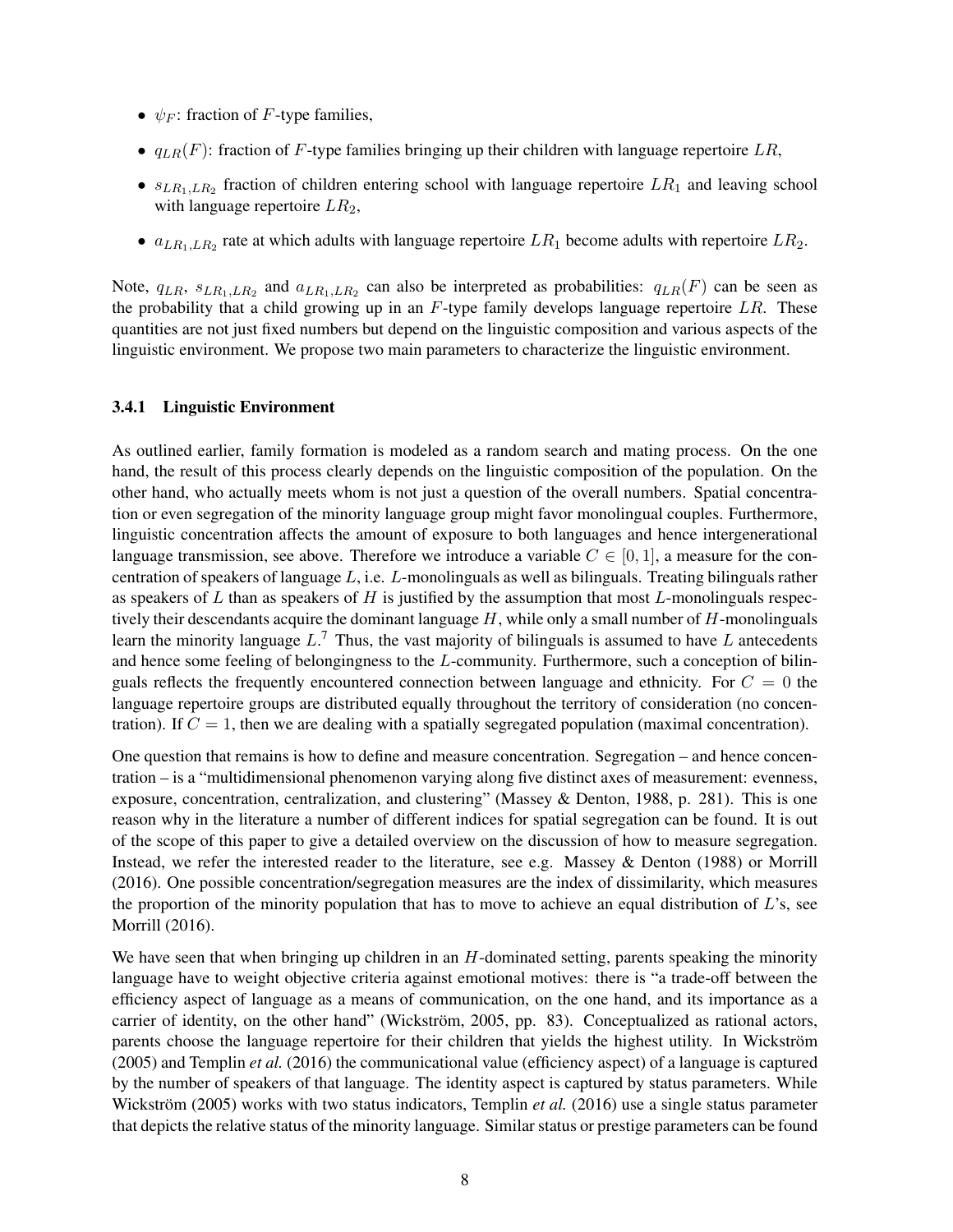in many language competition models. One problem with such parameters is that normally no proper interpretation for their concrete values is provided. To illustrate this fact, Fernando et al. ask "what were the characteristics of a language having a prestige value, say 1.2, and what was the sociocultural condition corresponding to the difference between two languages having prestige values, say 1.2 and 1.3, respectively" (Fernando *et al.*, 2010, p. 50)? A similar criticism is expressed in Zhang & Gong (2013). To get a more meaningful status variable, we first identify different dimensions of the status of a language. For this purpose, the systematic framework first developed in Giles *et al.* (1977) is very helpful. There, the authors suggest three categories of factors that are involved in language vitality: demographic factors, status factors and institutional support factors. Demographic factors are related to the number of speakers as well as their spatial distribution. The main status factors are economic, social and symbolic status. The economic status displays the economic standing of the language groups, the social status is related to prestige, social standing and (political) power and the symbolic status is related to identity and culture, cf. Baker (2011, pp. 55f). Institutional support comprises government (services) on different levels, mass media, business and education. For the present model we concentrate on the socio-economic and the institutional dimension.

First, the socio-economic position of a language repertoire group is measured by the average socioeconomic status (SES) of all individuals belonging to that group. The SES is a widely used variable in econometric and sociological analyses and can be measured in different ways. The main dimensions of the SES are income, education and occupation. Let  $\overline{S}_{SE}(L) \in [0,1]$  denote the average normalized SES of people speaking L, and  $\overline{S}_{SE}(L) \in [0, 1]$  the average normalized SES of H-monolinguals. As in Templin *et al.* (2016) we are interested in the socio-economic advantage individuals gain from speaking a certain language. Hence, instead of just asking how high the status of a certain language is, we ask how high is the status of one language compared with the other one. Accordingly, we define the relative the socio-economic status  $S_{SE}$ . Let  $l \in \{H, L\}$ . The relative socio-economic status of language repertoire group  $l$  is defined by

$$
S_{SE}(l) := \frac{\overline{S}_{SE}(l)}{\overline{S}_{SE}(H) + \overline{S}_{SE}(L)}
$$

.

Note,  $S_{SE}(H)$  reflects the socio-economic status of H-monolinguals, while  $S_{SE}(L)$  is the socio-economic status of individuals speaking L.

Second, we consider the *institutional* or *official* status of a language. This status variable is determined by *official* domains the language can be used for. The *official* status is oriented towards the graded intergenerational disruption scale (GIDS), see Fishman (1991). The *official* status clearly belongs to institutional support factors in the Giles *et al.* framework. Above that, the *official* status might reflect the prestige of a language to some extent and, at the same time, affect the prestige of the language. For example, providing governmental services in a minority language can improve its perceived status. This illustrates, how the different categories of variables are strongly connected to one another. For the design of a single variable that captures various aspects of the interaction between individuals with a certain language repertoire and *official* institutions, we first have to provide a list of d domains. For each domain we make the simplifying assumption that a language can either be used or not used. Counting the number of domains a language  $l, l = H, L$ , can be used for and dividing this number by d, the total number of domains, we obtain a status variable  $\overline{S}_{OF}(l)$  with possible values in  $\{0, 1/d, 2/d, ..., (d-1)/d, 1\}$ . If  $S_{of}(l)$  equals 1, then the language can be used in all d domains, which might be the case for the dominant local language. Since education is treated separately, we here consider three domains: government at national level, government at provincial level and public administration. This yields an *official* status variable  $\overline{S}_{OF}(l)$ ,  $l = H, L$ , with possible values in  $\{0, 1/3, 2/3, 1\}$ . Since H is the locally dominant and official/national language we assume  $\overline{S}_{OF}(H)$  to be one, i.e. H can be used in all domains. As for the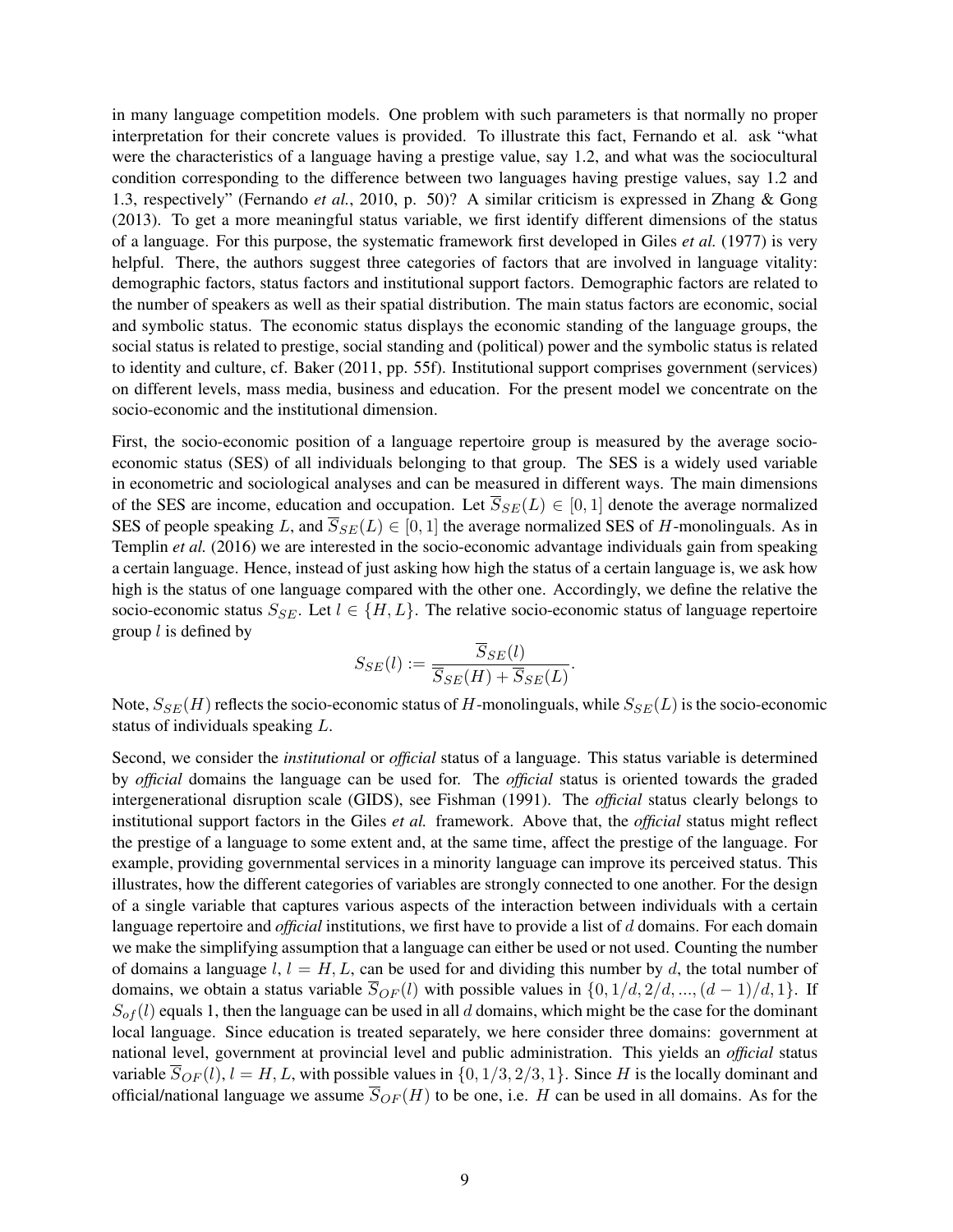socio-economic status, we introduce the relative official status

$$
S_{OF}(l) := \frac{S_{OF}(l)}{\overline{S}_{OF}(H) + \overline{S}_{OF}(L)} = \frac{S_{OF}(l)}{1 + \overline{S}_{OF}(L)}.
$$

Although the socio-economic status and the official status of the minority language are clearly related to *objective criteria*, both status variables are also connected to the prestige of that language. So, are these two status variables sufficient to account fully for the *symbolic* status of the minority language, and the *emotional motives* that play an important role in its intergenerational transmission? Probably not. We have seen that many migrant parents want to pass their first language on to their children despite its economic and official status, since this is the language they are most comfortable in and that is associated with their (cultural) heritage and (group) identity. But how to quantify and measure this cultural dimension? The major problem lies in the difficulty, if not even impossibility, of proposing a single number that adequately describes the average attachment to, or *value* of, the heritage language for its speakers. "The components of non-market value [of a language] are very difficult to identify theoretically, and no less difficult to measure empirically [...]" (Grin, 2003, p. 38). For that reason, we restrict ourselves to the socio-economic status and the official/institutional status for the current model. We leave it to future research to extend the current model with further parameters that display more dimensions of the status of the minority language - as community support for the minority language or presence of both languages in the media - to get a more complex model.

To simplify the formulas in the upcoming section we introduce a single status indicator that is composed of the two status parameters. Let  $\alpha_{SE}$  and  $\alpha_{OF}$  be weights, i.e.  $\alpha_{SE}$ ,  $\alpha_{OF} \in [0, 1]$  and  $\alpha_{SE} + \alpha_{OF} = 1$ . Given such weights we define the composed status indicators,  $l = H, L$ 

$$
S(l) := \alpha_{SE} \cdot S_{SE}(l) + \alpha_{OF} \cdot S_{OF}(l). \tag{1}
$$

Since both single status parameters are normalized, the composed status indicators have values between 0 and 1 as well. Furthermore, we have  $\overline{S}_{SE}(H) = 1 - \overline{S}_{SE}(L)$ ,  $\overline{S}_{OF}(H) = 1 - \overline{S}_{OF}(L)$ . Therefore, we get  $S(L) = 1 - S(H)$ . The composed indicator  $S(L)$  reflects the relative linguistic disadvantage of L-monolinguals in terms of socio-economic standing, public institutions, politics, media and community support. Througout the paper we simply write  $S$  for  $S(L)$ .

Summarizing, in Giles *et al.* (1977) the authors propose three categories of factors that influence language vitality: demographic factors, institutional support and status factors. The linguistic composition of the population X and the linguistic concentration measure C are the *demographic* factors considered in the present model. The status S and the education parameters  $s_{LR_1,LR_2}$  reflect important aspects of institutional support and status factors in the Giles *et al.* (1977) framework.

#### 3.4.2 Effects of the Linguistic Environment on Transmission and Acquisition

Next, we propose simplifying assumptions on how the linguistic composition as well as the environment parameters affect the four quantities  $\psi_F$ ,  $q_{LR} s_{LR_1,LR_2}$  and  $p_{LR_1,LR_2}$  driving the language dynamics.

**Family formation:** The expected number of families of a certain type  $F$  depends on the linguistic composition of the population X as well as on linguistic concentration C. Hence,  $\psi(F) = \psi(F; C, X)$ . The higher the linguistic concentration, the lower the expected number of mixed families.

**Language transmission:** Recall,  $q_{LR}(F)$  denotes the fraction of families of type F bringing up children with language repertoire LR. Before stating hypotheses on how these quantities depend on our parameters describing the linguistic environment, we make some simplifying assumptions: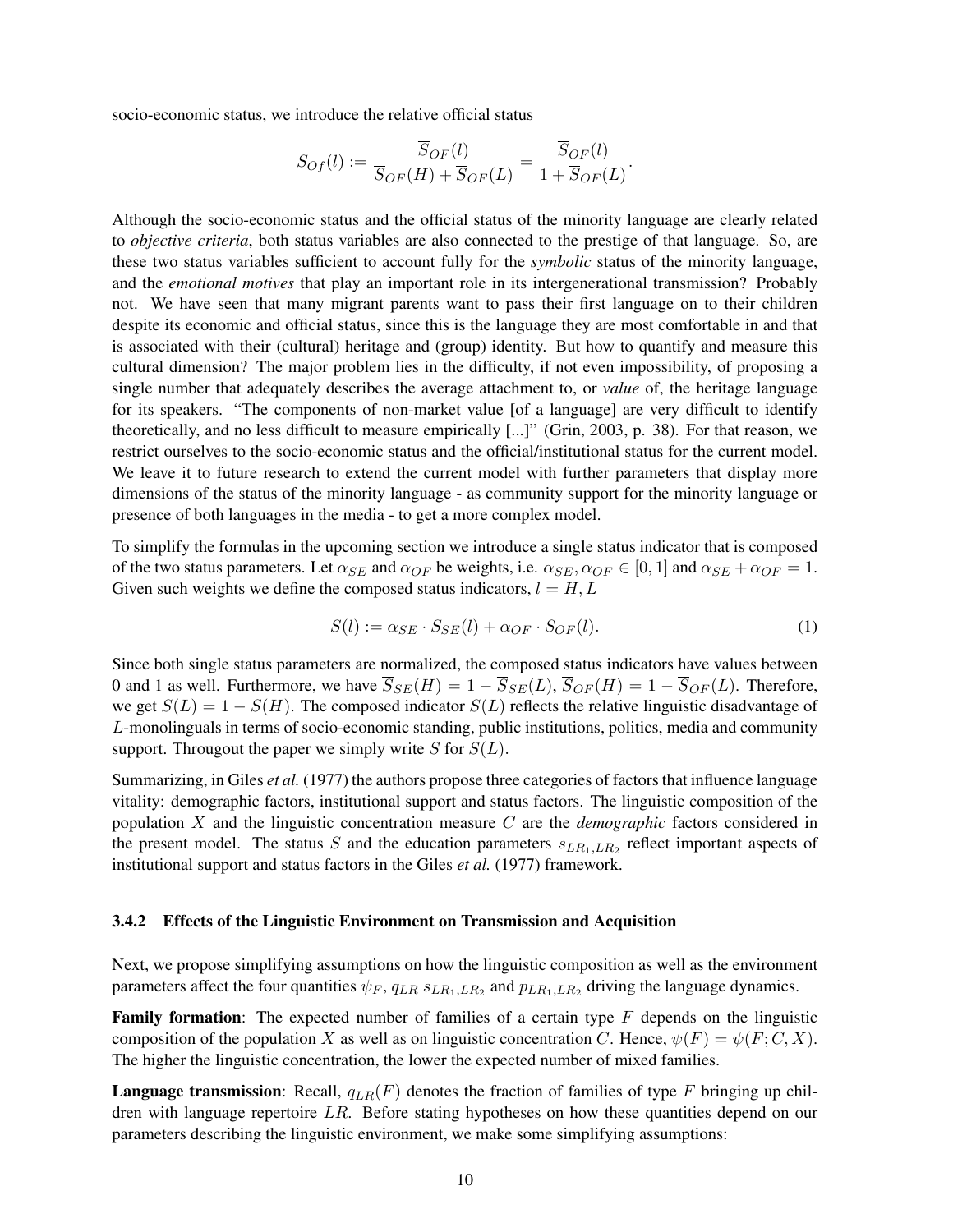- A0: The fraction  $q_{LR}(F)$  depends on the status variable, linguistic concentration and the linguistic composition of the population, i.e.  $q_{LR}(F) = q_{LR}(F; C, S, X)$ .
- A1: All children in one family have same language repertoire
- A2: Both parents shall be able to communicate with their children, i.e.  $q_L(HH) \equiv q_L(HB) \equiv 0$  and  $q_H(LL) \equiv q_H(LB) \equiv 0$
- A3: The more present a language  $l$  is in a certain family type, the more likely it is that children become monolinguals in *l*:
	- A3a:  $q_H(HH; C, S, X) \geq q_H(HB; C, S, X) \geq q_H(BB; C, S, X)$ A3b:  $q_L(LL; C, S, X) \geq q_L(LB; C, S, X) \geq q_L(BB; C, S, X)$
- A4: The higher the number of  $l$ -monoglots, the higher the incentive to transmit  $l$  to ones children (Cf. Wickström (2005) for a justification):

A4a: If  $X_H$  increases, then  $q_H$  and  $q_B$  do not decrease and  $q_L$  does not increase

- A4b: If  $X_L$  increases, then  $q_L$  and  $q_B$  do not decrease and  $q_H$  does not increase
- A5: In an HH family children grow up as monolingual H speakers, i.e.  $q_H(HH) \equiv 1$

Furthermore, we assume that the  $q_{LR}(F; C, S, X)$  are continuous and almost everywhere differentiable functions with respect to  $X$ . Most of these assumption can already been found in Wickström (2005) and Templin *et al.* (2016). Let us proceed with the effect linguistic environment parameters have on the q-fractions.

The status parameters  $S_{SE}(L)$  and  $S_{OF}(L)$  reflect the relative disadvantage of L-monolinguals. The lower both parameters, the higher the disadvantage in socio-economic and institutional terms, and, in turn, the lower the utility from speaking the minority language. Consequently, the lower both parameters, the lower the incentive – from an instrumental point of view – to transmit  $L$  to the next generation. Furthermore, families with low SES have less resources they can use for successful transmission. A third effect of  $S_{SE}(L)$  and  $S_{OF}(L)$  on the transmission of L mentioned earlier has to do with the prestige of L. The higher the average socio-economic status and the more official domains the language can be used for, the higher might be it's symbolic status. Note that all three effects push in the same direction. Therefore, we assume that the higher any of the two status variables, the lower probability that  $HB$  or BB families only transmit  $H$ . Similar arguments can be put forward for  $LL$  and  $LB$  families. The lower  $S_{SE}(L)$  and  $S_{OF}(L)$ , the higher the incentive to transmit or teach (e.g. in kindergarten or preschool) the majority language to children. Recall,  $S = S(L)$  is a composed status indicator comprising the socio-economic as well as the institutional dimension. In view of the above considerations, we assume that

$$
\frac{\partial q_H(HB;C,S,X)}{\partial S}, \frac{\partial q_H(BB;C,S,X)}{\partial S} \le 0,\tag{2}
$$

$$
\frac{\partial q_L(LL;C,S,X)}{\partial S} \frac{\partial q_L(LB;C,S,X)}{\partial S} \ge 0,\tag{3}
$$

Note, that due to assumptions A2 and A3a we have  $q_B(HB) = 1 - q_H(HB)$ ,  $q_B(LL) = 1 - q_L(LL)$ and  $q_B(LB) = 1 - q_L(LB)$ . Plugging this into (2) and (3) yields the respective statements for  $q_B(HB)$ ,  $q_B(LL)$  and  $q_B(LB)$ . Furthermore,  $q_L(BB) + q_B(BB) = 1 - q_H(BB)$ . Hence,

$$
\frac{\partial q_B(BB;C,S,X)}{\partial S} + \frac{\partial q_L(BB;C,S,X)}{\partial S} \ge 0.
$$
\n(4)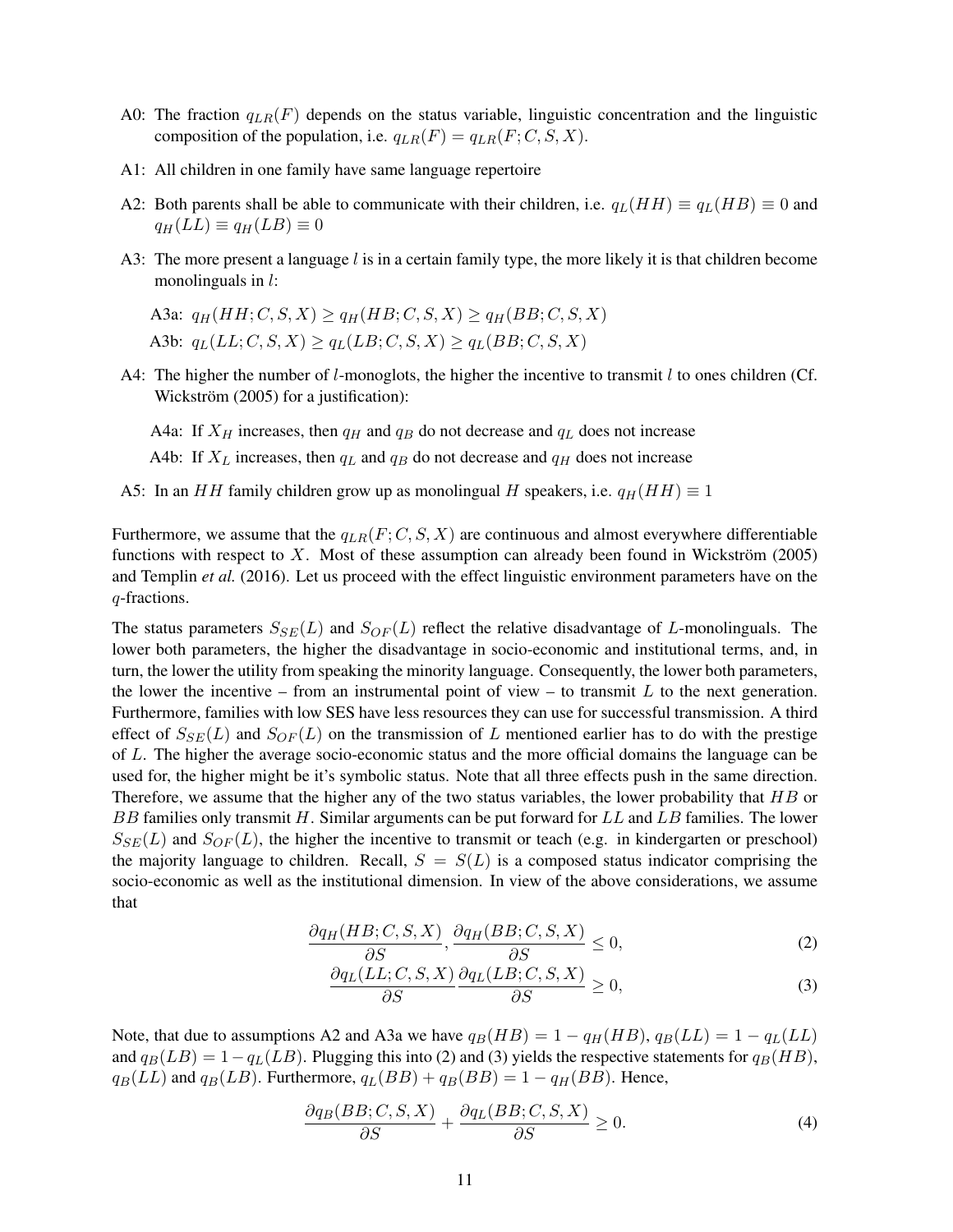Linguistic concentration affects the exposure to both languages. Strong linguistic concentration keeps the expose to H low for L-speaking children and vice versa. Since bilinguals are considered rather as  $L$ 's than as  $H$ 's, we assume that given high concentration  $LB$  and  $BB$  families predominantly live in L dominated neighborhoods.  $HB$  families are assumed to be found in L-dominated as well as  $H$ dominated neighborhoods. Therefore,

$$
\frac{\partial q_L(LL;C,S,X)}{\partial C}, \frac{\partial q_L(LB;C,S,X)}{\partial C} \ge 0, \qquad \frac{\partial q_H(BB;C,S,X)}{\partial C} \le 0.
$$
 (5)

Due to the last statement we also get  $\partial q_B(BB; C, S, X)/\partial C + \partial q_L(BB; C, S, X)/\partial C \geq 0$ .

Language education: We assume language learning at school to depend only on external policy factors. Hence, the  $s_{LR_1,LR_2}$  are conceptualized as constant model parameters. They do not depend on the distribution of speakers but reflect language education policies and the quality of language education.

We assume that neither  $H$ -monolingual nor bilingual children will unlearn  $H$  through formal education, i.e.  $s_{H,L} = s_{B,L} = 0$ . Hence,  $s_{H,H} = 1 - s_{H,B}$  and  $s_{B,B} = 1 - s_{B,H}$ . Note, if  $s_{H,B} > 0$ , then some former  $H$ -monolingual children learn  $L$  at school. This is only possible if  $L$  is taught as a second language. If  $s_{B,H} > 0$ , then some children entering school as bilinguals leave the school system as  $H$ -monolinguals, which might be the case if a  $H$ -only language policy is applied. In principle we could include the option that  $L$ -monolingual children can get educated fully in  $L$ , which translates to  $s_{L,L} > 0$ . In practice, since H is a dominant majority language, all children learn H at some point in their educational career. Therefore, we set  $s_{L,L} = 0$ . Hence,  $s_{L,B} = 1 - s_{L,H}$ . Finally, it is reasonable to assume that bilingual children are more likely to leave school as  $H$ -monolinguals than children entering school as L-monolinguals, i.e.  $s_{B,H} > s_{L,H}$ .

**Adult language learning:** The acquisition of the local language  $H$  by adult newcomers is a question of exposure, efficiency, (economic) incentives and costs. The same approach can be applied to  $H$ monoglots learning the minority language  $L$ . The quantities describing adult language learning in the model are  $a_{L,B}$  (L-monoglots become bilingual) and  $a_{H,B}$  (H-monoglots become bilingual). Since linguistic concentration C has a strong effect on exposure to the other language, we assume that both  $a_{L,B}$  and  $a_{H,B}$  decrease if C increases. The role of the status variable S is not as easy to pin down. On the one hand, if the economic and official statuses of the minority language group are low, then there are strong (economic) incentive for  $L$ -monoglots to learn  $H$ , since  $H$  promises much better economic opportunities. On the other hand, if the socio-economic status is low, then  $L$ -monoglots might have only few financial and educational resources, a potential hindrance for learning a new language (efficiency and costs). Appropriate programs encouraging and supporting the acquisition of the local language (e.g. offering free language classes) might be able to ease the socio-economic disadvantages. Later on, when specific functional expressions are introduced for  $a_{L,B}$  and  $a_{H,B}$ , both effects are taken into account. The support of the local language acquisition is reflected in one parameter of the functional expressions.

# 4 General Model Formulation

In this section we state the formal language dynamics model. As before,  $X_H$ ,  $X_L$  and  $X_B$  denote the fractions of H-monoglots, L-monoglots and bilinguals. Since the population size might not be constant we also work with absolute numbers. Let  $N_H$  be the number of H-monoglots,  $N_L$  be the number of L-monoglots and  $N_B$  be the number of bilinguals. The total population size is given by  $N := N_H + N_L + N_B$ . Note that  $N_H = N \cdot X_H$ ,  $N_L = N \cdot X_L$  and  $N_B = N \cdot X_B$ . We use both, relative numbers  $(X_H)$  and absolute numbers  $(N_H)$ , since  $\psi$  and q only depend on relative numbers, while the overall dynamics are described in absolute terms. The language dynamics models describes in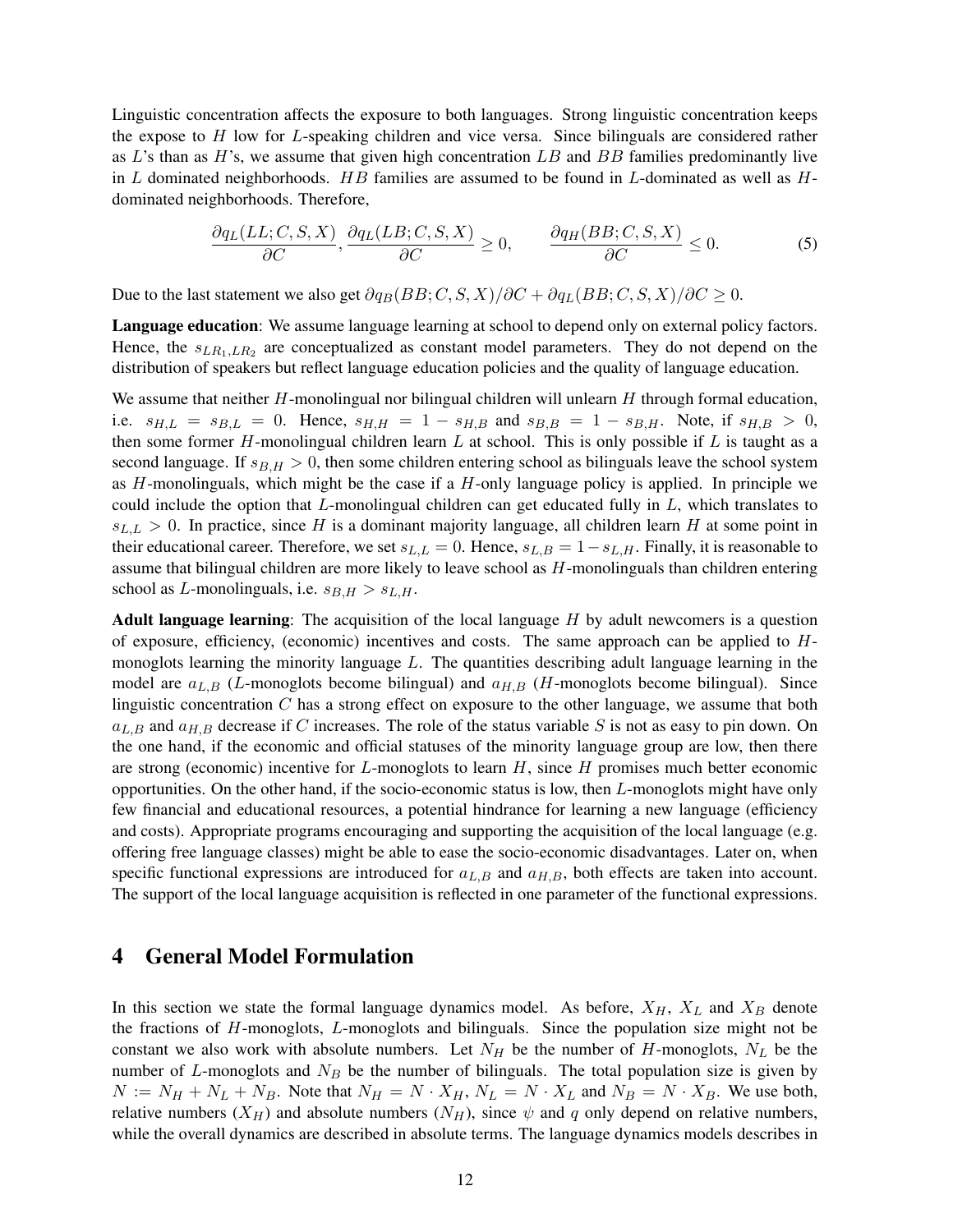mathematical terms how  $N_H$ ,  $N_L$  and  $N_B$  change over time as a result of family formation, language transmission, language learning in formal education and adult language learning. Let  $X := (X_H, X_L)$ .

Family formation is the result of a random search and mating process affected by linguistic concentration C. As in Templin *et al.* (2016) we assume that both adults shall be able to communicate properly with one another. Hence, we neglect families of type  $HL$ . The family formation process yields the following distribution of family types  $\psi$ :

$$
\psi(HH;C,X) = (C + (1 - C)X_H)X_H + (1 - C)X_HX_L
$$
\n(6)

$$
\psi(HB;C,X) = 2(1-C)X_HX_B
$$
\n(7)

$$
\psi(LL;C,X) = \left(1 + C \frac{X_H}{1 - X_H}\right) X_L^2 + (1 - C) X_H X_L \tag{8}
$$

$$
\psi(LB;C,X) = 2\left(1 + C\frac{X_H}{1 - X_H}\right)X_LX_B\tag{9}
$$

$$
\psi(BB;C,X) = \left(1 + C \frac{X_H}{1 - X_H}\right) X_B^2. \tag{10}
$$

See the Appendix for a justification of the (6)-(10). Note, for  $C = 0$ , i.e. no linguistic concentration, the family type distribution is the same as given in Templin *et al.* (2016).

The process of language transmission from one generation to the next is determined by the distribution of family types and the fractions  $q_{LR}(F)$ . First of all, for all family types F these fractions have to add up to one. Given the distribution of language repertoires  $(X)$  in one generation and the relevant environment parameters (the status indicator  $S(L)$  and the linguistic concentration C), the fraction of the next generation equipped with the language repertoire  $LR$  is given by

$$
\sum_{F} q_{LR}(F; C, S, X) \cdot \psi(F; C, X). \tag{11}
$$

In the above formula  $q_{LR}(F; C, S, X) \cdot \psi(F; C, X)$  is the (relative) number of F-type families ( $\psi(F)$ ) times the fraction of F-type families raising their children with repertoire LR  $(q_{LR}(F))$ . This is the summed over all family types F.

In the following let t be time measured in years.  $N(t)$  is the overall population size at time t.  $N_H(t)$ ,  $N_L(t)$  and  $N_B(t)$  denote the sizes of the language repertoire groups. By  $\lambda$  we denote the annual birth rate and by  $\mu$  the annual death rate. Looking at empirical numbers, we observe that in several "developed countries" fertility rates that are not sufficiently high to preserve the population in the long-term. For example, in the EU the average number of children per women fluctuated around 1.5 in the last decades, while approximately 2.1 children are necessary to reproduce the population, see e.g. Eurostat (2014). Hence, we mostly have  $\lambda < \mu$ . It is assumed that birth and death rates are the same for all language repertoire groups. The model could easily be adjusted to cases of differing death and birth rates for the different language repertoire groups and family types. We define  $X(t) = (X_H(t), X_L(t)) := (N_H(t), N_L(t))/N(t)$ . The vector  $X(t)$  describes the linguistic composition of the population at time  $t$  (relative instead of absolute numbers). Neglecting mobility, language education and adult language learning for the moment, the dynamics of the basic model can be described by the following three differential equations:

$$
\dot{N}_{LR}(t) = -\mu N_{LR}(t) + \lambda N(t) \sum_{F} q_{LR}(F; C, S, X(t)) \psi(F; C, X(t)), \tag{12}
$$

 $LR = H, L, B$ . The first summand represents the number of people with language repertoire LR dying at time  $t$ . The second summand represents all the children raised with language repertoire  $LR$  at time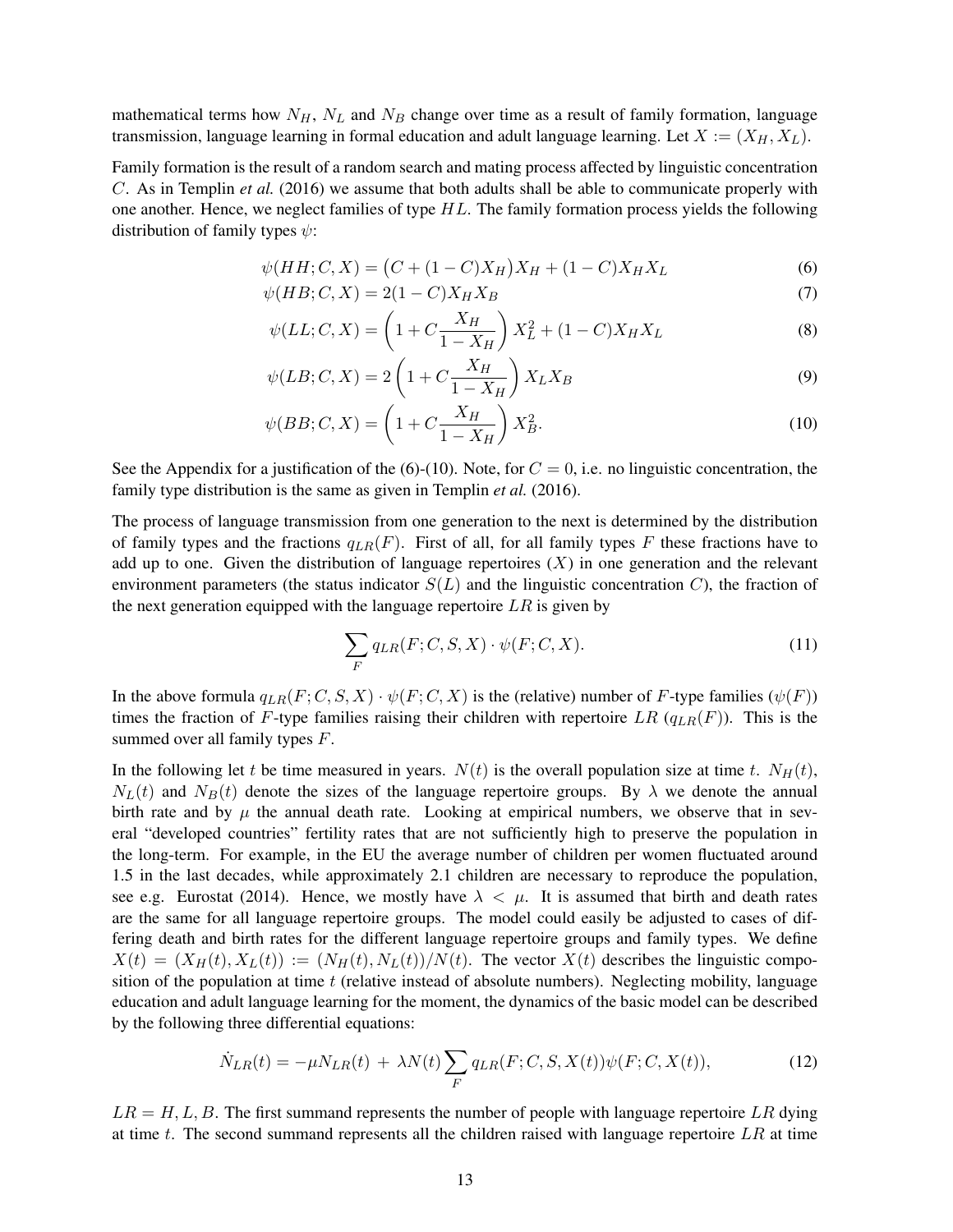t. The overall population size changes according to  $\dot{N}(t) = (\lambda - \mu)N(t)$ . Note, to fully describe the dynamic system  $\dot{N}(t)$ ,  $\dot{N}_H(t)$  and  $\dot{N}_L(t)$  are sufficient, since  $N_C = N - N_H - N_L$ . For better readability we introduce

$$
f_{LR}(t) := \sum_{F} q_{LR}(F; C, S, X(t)) \psi(F; C, X(t)), \qquad LR = H, L, B. \tag{13}
$$

Next, we extend the basic model by stepwise including schooling, adult language learning and migration.

**Formal education:** Recall,  $s_{LR_1,LR_2}$  is the fraction of children entering school with repertoire  $LR_1$  and leaving with  $LR_2$ . We assumed above that  $s_{H,L}, s_{B,L}, s_{L,L} = 0$ . For simplicity, we now also assume that there are no children entering school as L's and leaving as H's, i.e.  $s_{L,H} = 0$ . What is considered is the learning of an additional language ( $L \rightarrow B$  and  $H \rightarrow B$ ) as well as the loss of the minority language due to exclusive schooling in  $H (B \to H)$ . The first extension of the basic model in (12) is

$$
\dot{N}_H(t) = -\mu N_H(t) + \lambda N(t) \big( (1 - s_{H,B}) f_H(t) + s_{B,H} f_B(t) \big) \tag{14}
$$

$$
\dot{N}_L(t) = -\mu N_L(t) + \lambda N(t)(1 - s_{L,B})f_L(t).
$$
\n(15)

To simplify notation even further we introduce

 $\ddot{\phantom{a}}$ 

$$
g_H(t) := (1 - s_{H,B})f_H(t) + s_{B,H}f_B(t),
$$
\n(16)

$$
g_L(t) := (1 - s_{L,B}) f_L(t). \tag{17}
$$

Adult language learning: We only consider acquisition of an additional language, i.e. the transition from monolingualism to bilingualsm ( $a_{H,B}$  and  $a_{L,B}$ ). Note, in contrast to the constants  $c_{H,B}$  and  $c_{L,B}$ , the transition parameters  $a_{H,B}$  and  $a_{L,B}$  depend on C,  $S(L)$  and X. Using the notation introduced in (16)-(17) we add one additional term in (14) and (15). Let  $LR = H, L$ . Writing  $a_{LR,B}(t)$  for  $a_{LR,B}(C, S, X(t))$ , thee second extension is given by

$$
\dot{N}_{LR}(t) = -\left[\mu + (1 - \mu)a_{LR,B}(t)\right]N_{LR}(t) + \lambda N(t)g_{LR}(t). \tag{18}
$$

Mobility: In most of the language competition models reviewed above the population was considered to be constant in the sense that no new/external individuals enter the population (except the ones born within the population) and that individuals do not leave the territory. Here, we explicitly model an external inflow of new individuals. We focus on the migration of people with a heritage language that differs from the dominant or national language of the host country. In models with different growth rates for the different language groups, see below, external mobility can be incorporated into the growth parameters (Malthus rates), cf. Kandler *et al.* (2010). Here, external mobility is modeled more explicitly. The absolute number of people equipped with language repertoire  $LR$  migrating to the population at time t is denoted by  $M_{LR}(t)$ . The total number of migrants at time t is given by  $M(t) := M_H(t) +$  $M_L(t) + M_B(t)$ . Note, in principle  $M_{LR}(t)$  could be negative, which would indicate net emigration of LR's. Later we investigate two special cases. In the general case we get  $N(t) = (\lambda - \mu)N(t) + M(t)$ and hence,  $LR = H, L$ ,

$$
\dot{N}_{LR}(t) = -\left[\mu + (1 - \mu)a_{LR,B}(t)\right]N_{LR}(t) + \lambda N(t)g_{LR}(t) + M_{LR}(t). \tag{19}
$$

Additionally, we define  $m_{LR}(t) = M_{LR}(t)/M(t)$ , the share of LR mobility. In the following paragrahps we consider two special cases for migration. In the first case, migration is assumed to be constant over time, i.e. every year the same absolute number of migrants enter the population (e.g. 100,000 migrants per year). In the second case, migration is constant relative to the population size. If e.g. the government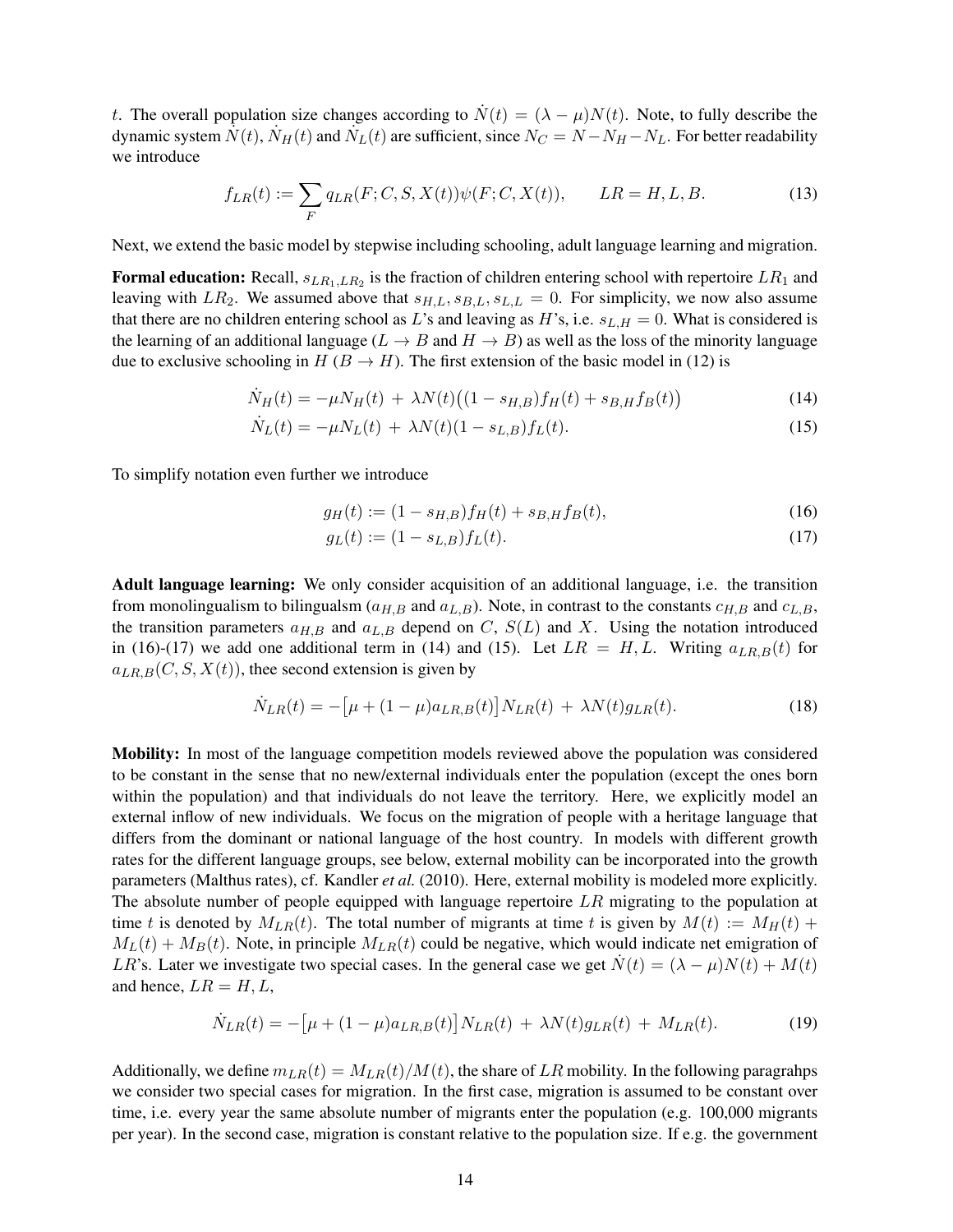allows for an annual migration of 2% of the total population size, then migration is constant relative to the population size.

Special case 1 (Constant absolute migration flow): Let  $M_{LR}(t) = M_{LR}$  be constant. Trivially, if  $M = 0$ and  $\lambda = \mu$  the total population size remains constant. Furthermore, if  $M > 0$  and  $\lambda < \mu$ , then the population size  $N(t)$  converges to the steady state  $N(\infty) := M/(\mu - \lambda)$ . Let  $\lambda < \mu$  and  $M > 0$ . Applying the quotient rule to  $X_{LR} = N_{LR}/N$  and setting  $N = N(\infty)$  we obtain for the steady state population size

$$
\dot{X}_{LR}(t) = -\left[\mu + (1 - \mu)a_{LR,B}(t)\right]X_{LR}(t) + \lambda g_{LR}(t) + (\mu - \lambda)m_{LR}.
$$
 (20)

Special case 2 (Constant relative migration flow): Let  $M(t)/N(t) =: \nu$  be constant as well as the fractions  $M_{LR}(t)/N(t) =: \nu_{LR}$ . Then,  $\nu = \nu_H + \nu_L + \nu_B$ ,  $\dot{N}(t) = (\lambda - \mu + \nu)N(t)$  and

$$
\dot{N}_{LR}(t) = -\left[\mu + (1 - \mu)a_{LR,B}(t)\right]N_{LR}(t) + \lambda N(t)g_{LR}(t) + \nu_{LR}N(t). \tag{21}
$$

Applying the quotient rule to  $X_{LR} = N_{LR}/N$  we obtain

$$
\dot{X}_{LR}(t) = -(1 - \mu)a_{LR,B}(t)X_{LR}(t) + \lambda g_{LR}(t) + \nu_{LR} - (\lambda + \nu)X_{LR}(t). \tag{22}
$$

Note that  $\nu_{LR} = M_{LR}/N = \nu M_{LR}/M = \nu m_{LR}$ . If  $\lambda < \mu$  and  $(\mu - \lambda) = \nu$ , i.e. if the total population size remains constant, then (20) and (22) yield the same formula.

# 5 Specific Functional Forms

In this section we specify the functions  $q_{LR}(F; C, S; X)$  and  $q_{LR,B}(C, S, X)$ . For intergenerational language transmission we build on the functional expressions proposed in Templin *et al.* (2016). Here, these functional expressions are denoted by  $\tilde{q}_L(F)$ . For non-negative parameters  $0 < \beta < \delta$  and  $\varepsilon + \gamma <$  $\zeta$  < 1 consider the functions

$$
\widetilde{q}_H(HB; S, X) := \max \{0, \zeta S(H) - \beta S(L)X_L\}
$$
  

$$
\widetilde{q}_H(BB; S, X) := \max \{0, \varepsilon S(H) + \gamma S(H)X_H - \delta S(L)X_L\}
$$

To get the respective formulas for  $\tilde{q}_L(LB)$  and  $\tilde{q}_L(LB)$  we just exchange roles of H and L in the above formulae, cf. Templin *et al.* (2016). Note that  $S(L) = 1 - S(H)$ . These functions are constructed in such a way that if  $X_H$  is sufficiently high and  $S(L)$  is sufficiently low, then bilingual (BB) and even mixed couples  $(LB)$  do not raise their children as  $L$ -monoglots. Earlier we made the assumption that  $q_H(HH) = 1$ . To preserve symmetry, we now also assume that  $q_L(LL) = 1$ , i.e.  $\eta = 0$ . Both assumptions imply that parents can only transmit languages they speak properly.

In Templin *et al.* (2016) the authors neglected linguistic concentration, which corresponds to  $C = 0$ . Therefore, we set  $q_{LR}(F; C, S, X) = \tilde{q}_{LR}(F; S, X)$  whenever  $C = 0$ . For  $C = 1$ , i.e. maximal linguistic concentration, we assume that  $LB$  and  $BB$  families predominantly live in  $L$ -dominated areas. Therefore, given  $C = 1$ , children in BB families do not grow up as H-monoglots, and children in LB families become L-monoglots. Furthermore, we assume that half of the  $HB$  families live in  $H$ dominated areas, while the other half resides in L-dominated areas. Given maximal concentration, we thus assume that one half of all  $HB$  children grow up as  $H$ -monoglots, while the other half becomes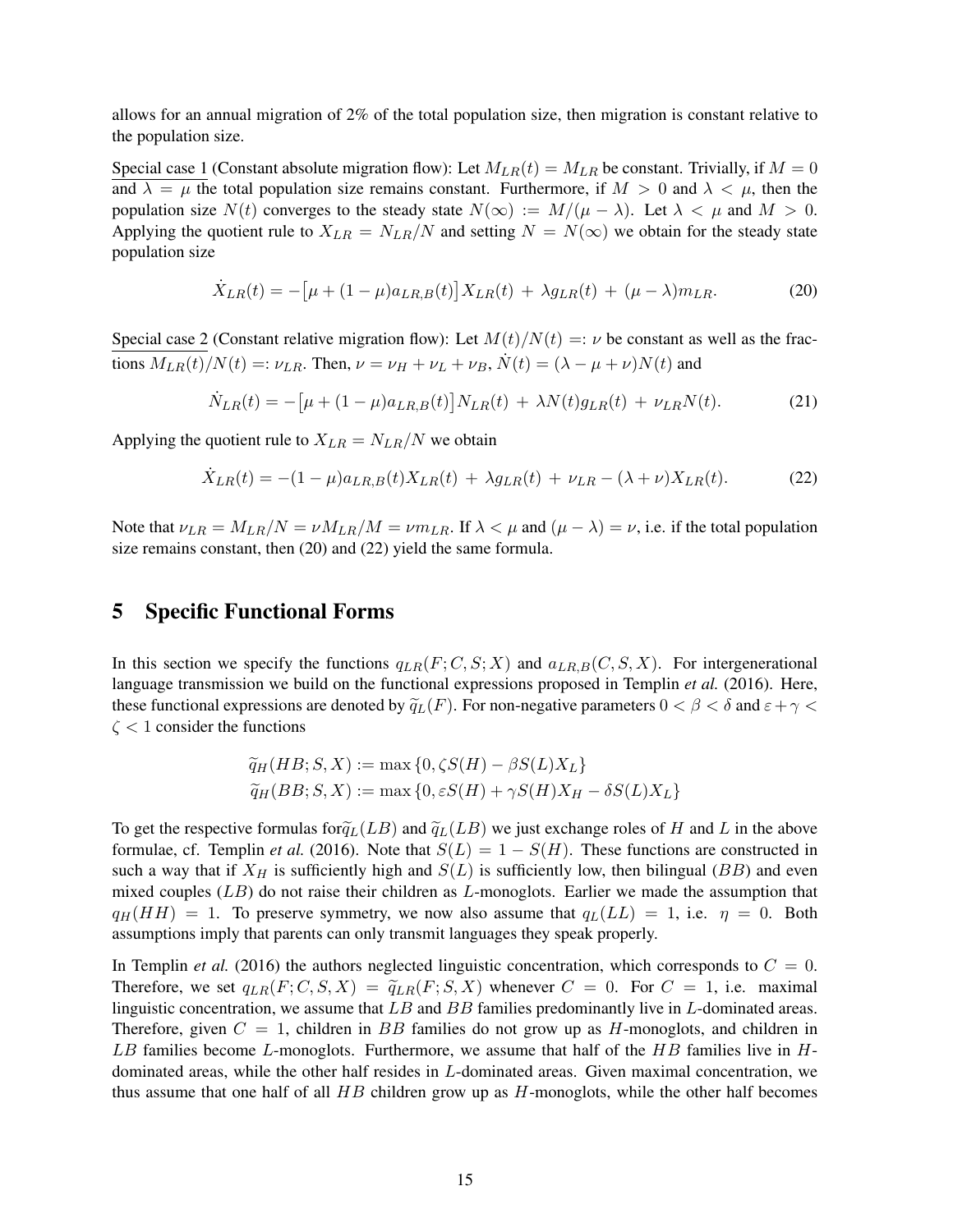bilingual. This yields  $q_H(HH) = q_L(LL) \equiv 1$  and

$$
q_H(HB; C, S, X) = (1 - C) \cdot \widetilde{q}_H(HB; S, X) + C/2
$$
  
\n
$$
q_H(BB; C, S, X) = (1 - C) \cdot \widetilde{q}_H(BB; S, X)
$$
  
\n
$$
q_L(LB; C, S, X) = (1 - C) \cdot \widetilde{q}_L(LB; S, X) + C
$$
  
\n
$$
q_L(BB; C, S, X) = (1 - C) \cdot \widetilde{q}_L(BB; S, X) + C.
$$

Next, we specify the functions  $a_{l,B}(S(L), C; X)$ ,  $l = H, L$ . Let  $\theta$  and  $\phi$  be a parameters between 0 and 1. Support for the acquisition of  $H$  and  $L$  for monolingual speakers of the other language is modeled by the parameters  $u_H$  and  $u_L$ . We set

$$
\tilde{a}_{L,B} := \max \{ 0, \theta(1-S)X_H - \phi(1-u_H) \}, \n\tilde{a}_{H,B} := \max \{ 0, \theta S X_L - \phi(1-u_L) \}.
$$

For maximal support for the acquisition of the local language H for L-monoglots, i.e.  $u_H = 1$ , the function  $\tilde{a}_{L,B}$  is strictly increasing in  $S(H)$  and  $X_H$ . This reflects that the higher the socio-economic and communicational incentives associated with  $H$  as well as the exposure to  $H$ , the more  $L$ -monolinguals learn H. If no support is made available, then  $S(H)$  and  $X_H$  have to be high enough such that Lmonoglots acquire H. Since linguistic concentration hinders learning of the other language, we set  $a_{l,B}$  =  $(1 - C)$   $\tilde{a}_{l,B}$ ,  $l = H, L$ . Hence, given maximal concentration/segregation, no monolingual individuals learn the other language.

## 6 Steady States

In this section we want to investigate possible steady states of the systems described in the previous two sections. First, we will look at monolingual steady states, that is situations without any bilingual speakers. Thereafter we are concerned with the more interesting case of steady states containing a bilingual subpopulation. Steady states are denoted by  $\hat{X}_H, \hat{X}_L$  and  $\hat{X}_B$ . We only consider the special cases with constant absolute and constant relative migration flows and assume that  $\lambda \leq \mu$ .

#### 6.1 Monolingual steady states

In a monolingual steady state we have  $\hat{X}_B = 0$  and hence  $\hat{X}_H + \hat{X}_L = 1$ . Clearly, this can only yield a steady state if no bilingual speakers enter the society any more, i.e.  $M_B \equiv 0$ . Moreover, neither children nor adults of either language group can learn the other language, otherwise some would become bilingual. Since  $HL$  couples have probability zero, all families are of types  $HH$  and  $LL$ . This implies that a monolingual steady state is only possible if either there is only one language group left ( $\ddot{X}_H = 1$ ) or  $\hat{X}_L = 1$ , ) or the population is entirely segregated, which would include L-only eduction for L-pupils and H-only education for H-pupils. For  $\hat{X}_H = 1$  to be stable there can not be any L-migration and for  $\hat{X}_L = 1$  to be stable (economic) incentives to learn H have to be sufficiently low. We are predominantly interested in cases with a positive inflow of L-speaking newcomers and where the status of the locally dominant language H is higher than the one of L, i.e.  $S(L) < 1/2$ . Therefore, we neglect the cases for which monolingual equilibria exist.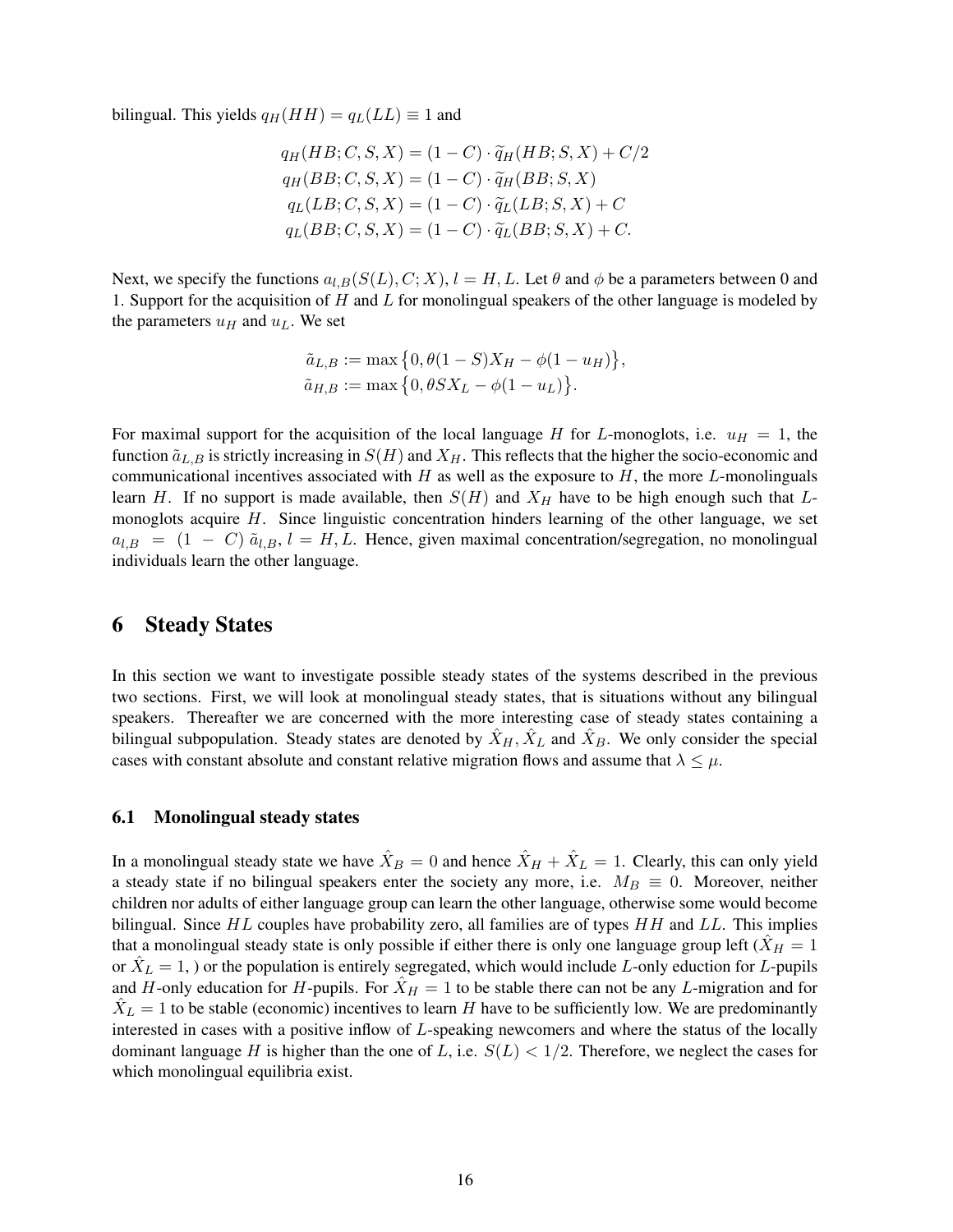#### 6.2 Bilingual steady states

Steady states without any monolingual speakers of the minority language, i.e.  $\hat{X}_L = 0$ , are only possible, if all migrants already enter the society as H-monoglots or bilinguals ( $M_L \equiv 0$ ). Given a highly restrictive migration regime, this could be an imaginable scenario. In reality, though, most states face an influx of at least some people with no or only little knowledge of the locally dominant language. For the numerical examples in the subsequent section we therefore assume  $M_L > 0$ .

In principal, steady states without a monolingual H-subpopulation ( $\hat{X}_H = 0$ ) are possible as well. Vast migration of L-monoglots combined with a low fertility rate (small  $\lambda$ ) and strong linguistic concentration can lead to a situation in which low rates of  $H$ -acquisition by  $L$ 's can not compensate for the shrinking monolingual  $H$  population. Whether or not then part of the population remains bilingual, i.e. whether this yields a steady state with  $\hat{X}_B > 0$ , depends on the status of H. If the status is relatively low, it is theoretically possible that H is not learned or transmitted anymore, such that  $\hat{X}_L = 1$ , but this is a very unlikely scenario.

In a third possible type of steady states there are monolingual speakers of both languages as well as bilinguals, i.e.  $\hat{X}_H, \hat{X}_L, \hat{X}_B > 0$ . Given a steady influx of L-monolinguals combined with low linguistic concentration and low status of  $L$ , a sufficient number of  $HB$  and  $BB$  couples raise their children only in language  $H$ , such that a certain  $H$ -monolingual subpopulation remains stable. In the following section we present numerical examples with and without such an H-monolingual subpopulation.

## 7 Numerical Examples

The aim of this section is to provide a few numerical examples for the model described above and to illustrate the language competition graphically. We restrict ourselves to the special case of constant absolute migration flow and assume that all newcomers enter the population as  $L$ -monoglots ( $m<sub>L</sub> = 1$ ).

For intergenerational language transmission, i.e. for the functions  $q_{LR}(F)$ , we use the same parameter constellation as in the numerical examples of Templin *et al.* (2016):  $\zeta = 0.8$ ,  $\varepsilon = 0.4$ ,  $\beta = 0.4$ ,  $\delta = 0.7$ ,  $\gamma = 0.1$ . The yearly birth rate is assumed to be at 1.5% ( $\lambda = 0.015$ ), while the yearly death rate is at 2% ( $\mu = 0.02$ ). For adult language learning we set  $\theta = 0.3$  and  $\phi = 0.05$ . Furthermore, we assume that there is no support for the acquisition of the newcomer language  $L$  by monolingual speakers of the dominant language, i.e.  $u_L = 0$ . Similarly, for the few numerical examples investigated below it is assumed that H-monolingual pupils do not learn L at school, i.e.  $s_{H,B} = 0$ . Setting  $u_L = 0$  or  $s_{H,B} = 0$ would have a negative effect on the relative number of  $H$ -monoglots.

Hence, for the numerical examples only four parameters are varying: the status variable  $S(L)$ , the linguistic concentration measure  $C$ , the fraction of pupils entering the school as  $L$ -monoglots and additionally learn  $H$  during formal education and the support for the acquisition of the locally dominant language H by newcomers  $u_H$ .

In Table 1 parameter values for six numerical examples are specified. Additionally, the corresponding steady states are provided. Table 2 displays the distribution of speakers after 50 and 100 years, starting at  $X_H(0) = 0.85$  and  $X_L(0) = 0.15$  and at the steady state population size. We choose the status of the minority language  $S(L)$  in the first four examples to be 0.2, while for the last two examples the status is 0.4 and hence considerably higher. In most examples the linguistic concentration measure  $C$  is at  $1/2$ , 80% of all L-monolingual children learn the dominant language H at school and maximal support for the acquisition of the dominant language by adults is provided  $(u_H = 1)$ . For Example 1, which shall function as a reference case, the steady states consists of  $25\%$  H-monoglots,  $12\%$  L-Monoglots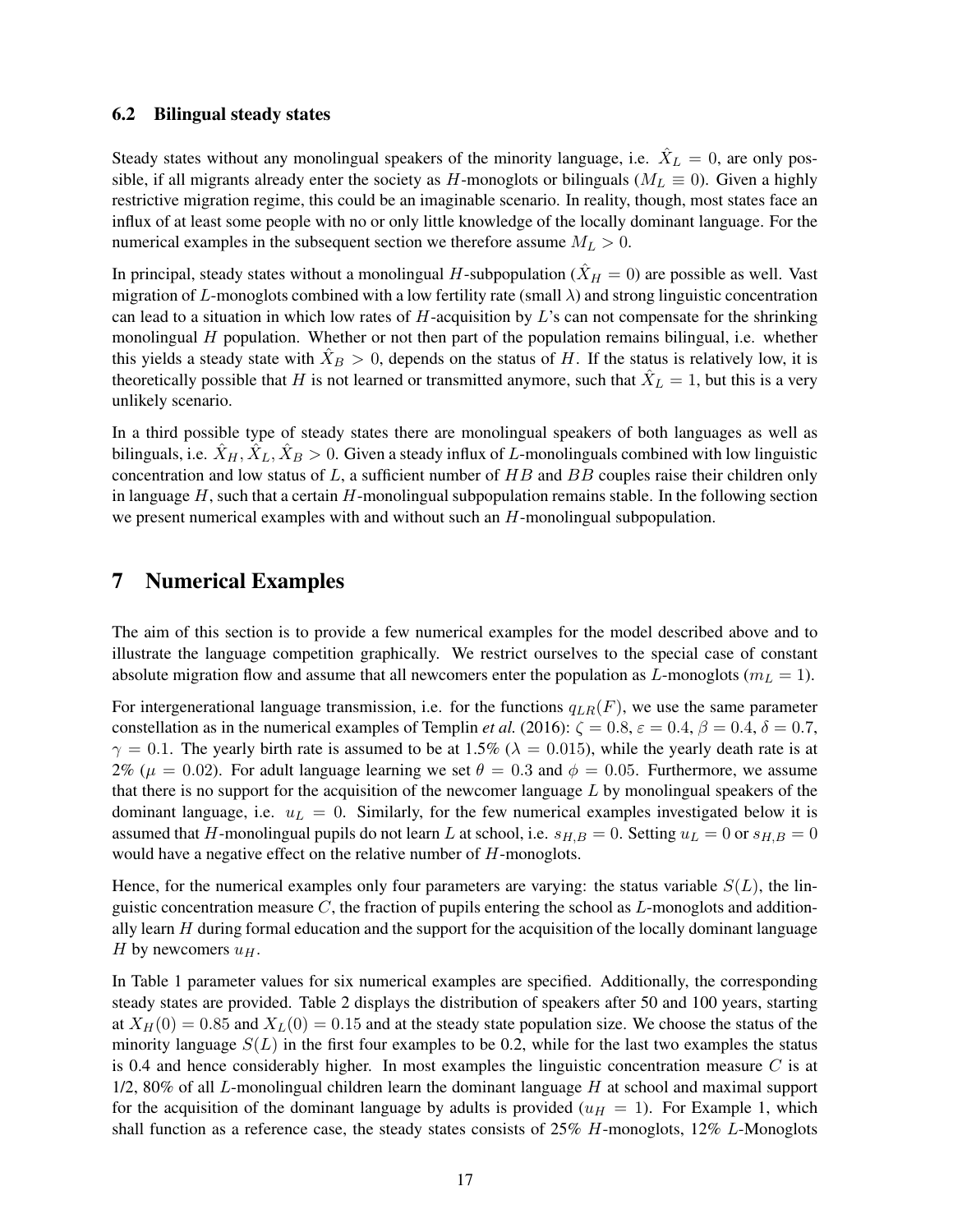|           | S(L) | $\overline{C}$ | $S_{L,B}$ | $u_H$    | $X_H$ | $X_L$ | $X_B$ |
|-----------|------|----------------|-----------|----------|-------|-------|-------|
| Example 1 | 0.2  | $0.5^{\circ}$  | 0.8       |          | 0.252 | 0.122 | 0.626 |
| Example 2 | 0.2  | 0.5            | 0.8       | $\theta$ | 0.126 | 0.327 | 0.547 |
| Example 3 | 0.2  | $\Omega$       | 0.8       |          | 0.456 | 0.040 | 0.504 |
| Example 4 | 0.2  |                | 0.8       |          |       | 0.4   | 0.6   |
| Example 5 | 0.4  | 0.5            | 0.8       |          | 0.128 | 0.210 | 0.662 |
| Example 6 | 0.4  | 0.5            | 0.5       |          | 0.060 | 0.385 | 0.554 |

Table 1: Parameter values for six numerical examples and corresponding steady states.

and 63% bilinguals. Comparing the steady states with the first line of Table 2 it becomes apparent that even after 100 years the linguistic composition is not close to its steady state yet. In Example 2 no support is provided for the acquisition of  $H$  by  $L$ -monolingual adults. As expected this increases the number of L-monolgots in the steady state by 20%, while after 100 years we only observe an increase of 2.5%. Example 3 shows results for zero linguistic concentration. Due to high rates of exposure to  $H$ and extensive contact with  $H$ -monolgots, sufficiently many  $HB$  families emerge and a relatively large number of children in those and BB families are raised as H-monolgots. This yields a steady state in which almost half of the population is monolingual in  $H$ . In contrast, Example 4 illustrates the case of full linguistic concentration. For  $C = 1$  no  $HB$  couples form and none of the BB families raise their children only in language H. As a result, since  $\lambda < \mu$ , the H-monolingual population dies out in the long run. The higher status of language  $L$  in Example 5 yields, compared with Example 1, a decrease in the number of  $H$ -monoglots and an increase in the number of  $L$ -monoglots. This can be explained by the higher attractiveness of language  $L$  and, respectively, by the lower attractiveness of  $H$ . Fewer L-monoglots become bilingual and, at the same time, fewer bilingual parents only transmit  $H$  to their children. In the last example only half of all  $L$ -monolingual pupils learn  $H$  at school. This results in a even lower number of H-monolinguals and an increased number of L-monolingual adults.

Looking at the numbers in Table 2 and comparing them with the steady states in Table 1 two important properties of the model can be observed. First, one can see that it takes many years until the linguistic composition reaches its steady state. Hence, for the analysis of short- and medium-term developments – for which the parameters can be assumed to be constant – it is not sufficient just to consider steady states. Second, one can see that in the short- and medium-term a change in one or more parameters mainly affects the fraction of L-monolingual and bilingual speakers. This can be explained by the fact that few H-monolinguals learn L despite of its status. Furthermore,  $s_{L,B}$  and  $u_H$  only affect L's. On top of that it takes some generations for intergeneration language transmission and for low fertility to change the linguistic composition noticeably.

Last, we provide a few trajectories that shall graphically illustrate the results depicted in Tables 1 and 2. In Figure 1 the Examples 1 and 4 are displayed for initial composition  $X_H(0) = 0.85$  and  $X_L(0) =$ 0.15 and for steady state population size. Figure 2 shows trajectories for the same examples with the same initial composition but with changing population size. Here, an initial population of 100 million people and a constant yearly migration inflow of 200,000 L-monolinguals is considered. Compared with the situation in which the total population size is at its steady state (40 million), here the fractions of L-monolgots and bilinguals are increasing much slower. To get a better understanding of how the different language groups evolve in the medium-term, Figure 3 shows the absolute number of speakers for Examples 1 and 4. It can be seen that although the fraction of  $H$ -monoglots decreases only slightly (see Figure 2), the absolute number of  $H$ -monoglots and with them the overall population size shrinks dramatically over the first 100 years due to the low fertility rate.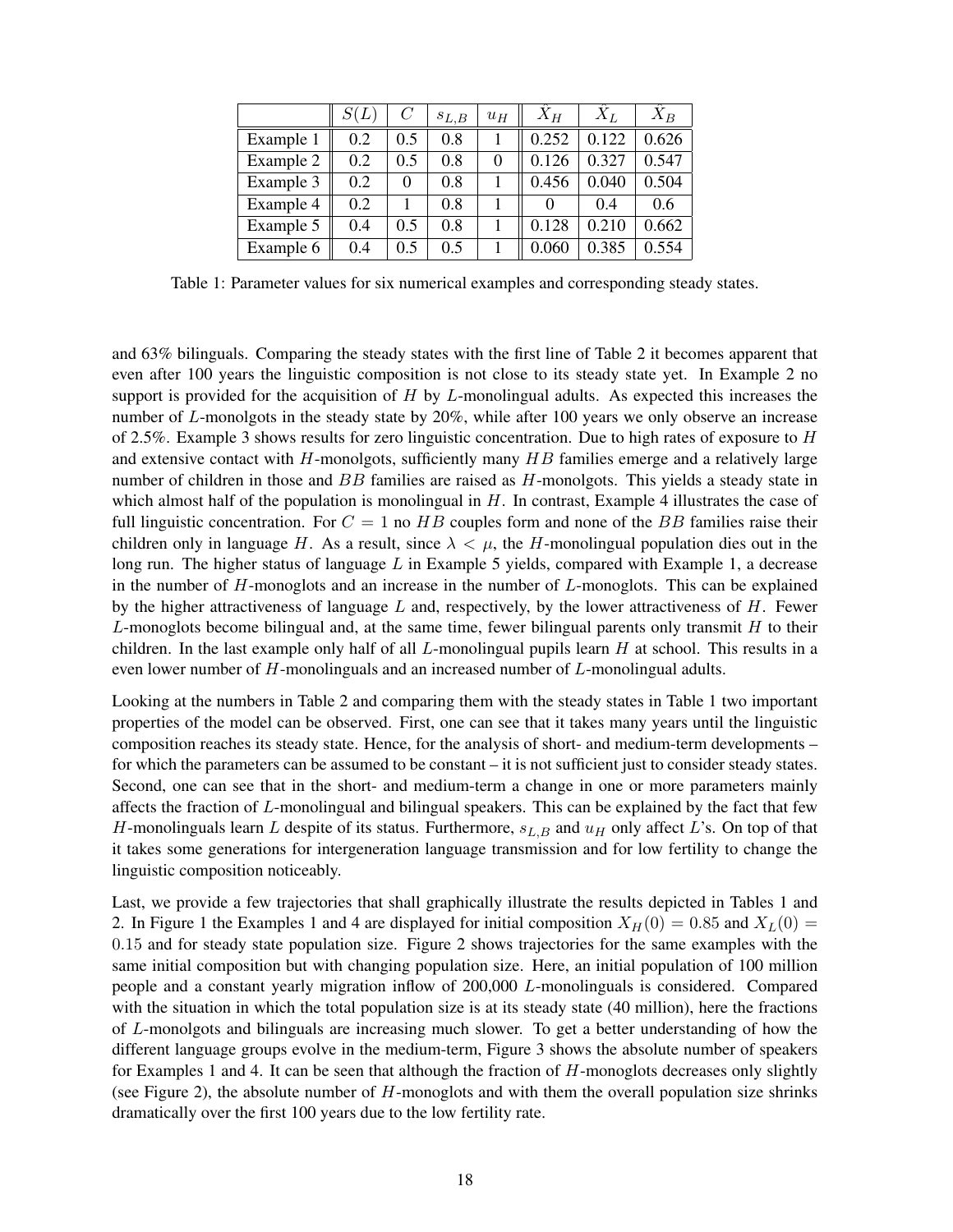|           | $X_H(50)$ | $X_L(50)$ | $X_B(50)$ | $X_H(100)$ | $X_L(100)$ | $X_{B}(100)$ |
|-----------|-----------|-----------|-----------|------------|------------|--------------|
| Example 1 | 0.681     | 0.052     | 0.267     | 0.562      | 0.062      | 0.376        |
| Example 2 | 0.679     | 0.069     | 0.252     | 0.557      | 0.085      | 0.357        |
| Example 3 | 0.702     | 0.027     | 0.271     | 0.610      | 0.030      | 0.360        |
| Example 4 | 0.664     | 0.237     | 0.099     | 0.517      | 0.286      | 0.197        |
| Example 5 | 0.670     | 0.066     | 0.264.    | 0.536      | 0.079      | 0.385        |
| Example 6 | 0.670     | 0.074     | 0.256     | 0.534      | 0.092      | 0.374        |

Table 2: Distribution of speakers after 50 and 100 years for the numerical examples defined in Table 1. The initial linguistic composition is  $X_H(0) = 0.85$ ,  $X_L(0) = 0.15$  and  $X_B(0) = 0$  and the population size is assumed to be in the steady state.



Figure 1: Trajectories for fractions of speakers for Examples 1 and 4 for initial composition  $X_H(0)$  = 0.85 and  $X_L(0) = 0.15$  and for steady state population size.

# 8 Conclusion and Outlook

In this paper we develop and analyze a language dynamics model for "new minorities" that includes intergenerational language transmission, formal language education and adult language learning. Speakers of the newcomer language  $L$  enter a society with one (main) official language  $H$ , which is spoken by most society members. To improve their socio-economic position within the host country, some of the newcomers learn  $H$ . The model includes a parameter measuring linguistic concentration. The more segregated both language groups are, the lower is the exposure to the other language and thus fewer people become bilingual. More important for longer-term language dynamics than adult language learning is intergenerational language transmission and language education for the descendants of newcomers. Individuals form families and transmit one or all of their languages to their children. The decisions on which languages to transmit are driven by instrumental and emotional motives, as well as costs. While the locally dominant language usually promises better socio-economic opportunities for their children, many newcomers want to transmit their heritage language to the next generation. Especially if children live in a social environment dominated by  $H$  and if they are only educated in  $H$ , then transmitting the minority language might not be successful and after two or three generations the language is lost – a well known empirical observation in socio-linguistic studies. Therefore, linguistic concentration supports the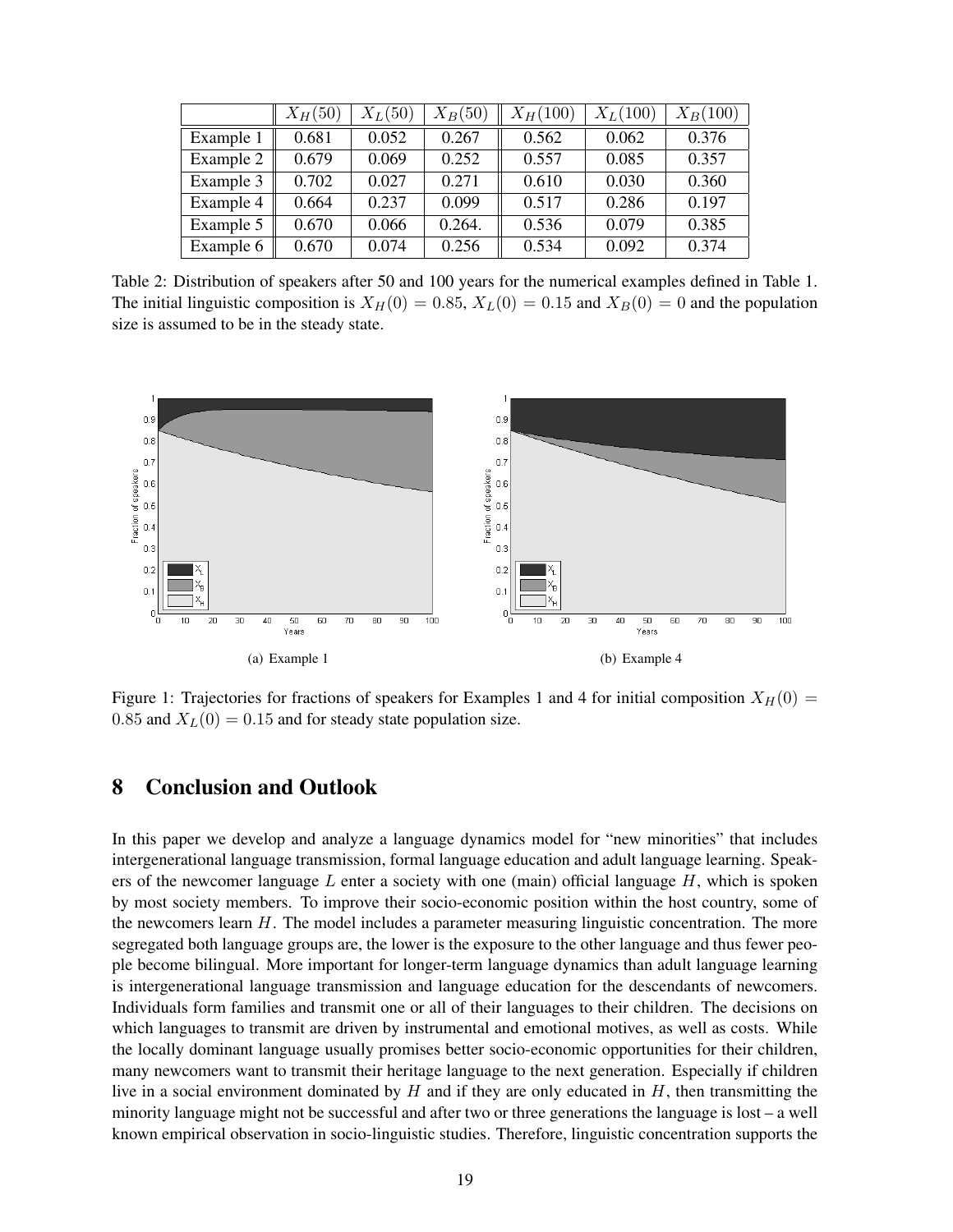

Figure 2: Trajectories for fractions of speakers for Examples 1 and 4. The initial population consists of 100 million people (85 million are  $H$ -monoglots and 15 million are  $L$ -monolgots) and every year 200,000 new L-monolinguals enter the population.

transmission of  $L$ , but might hinder a proper acquisition of  $H$ .

Regarding the abstract status parameter used in a number of language competition models, we share the criticism expressed by Fernando *et al.* (2010) and others. At the same time, we emphasize the role of factors related to the socio-economic and the institutional status for individual language related decisions. So instead of omitting the status from the model, we suggest a measurable status parameter composed of the socio-economic status of the language repertoire groups and the institutional status, which is operationalized as the number of official domains the languages can be used for. This yields an indicator of (1) the socio-economic opportunities related to a language, (2) the usefulness of a language in communication with state authorities and (3) the socio-economic resources available to members of a language repertoire group. Furthermore, the model accounts for population dynamics. Using birth, death and migration rates obtained from empirical surveys allows for the model to be closer to real developments.

The analysis of long-term dynamics shows that monolingual steady states can only occur for fully segregated populations. In such a scenario the majority of newcomers does not acquire the local language  $H$ , while the H-monolingual population constantly shrinks because of the low fertility rate until only speakers of L are left. Due to the relatively high status of H, such a monolingual steady state with only  $L$ 's is rather unlikely. Much more likely are, however, steady states with monolinguals of both languages as well as bilinguals. This can be seen in Table 1, where steady states are calculated for different parameter constellations characterizing the linguistic environment. In all cases, except for Example 4, for which the H-monolingual population dies out in the long-run as a result of linguistic concentration and low fertility rates, the steady state consists of monolinguals of both languages as well as bilinguals. Table 2, in which the linguistic composition after 50 and 100 years is depicted for all the numerical examples, illustrates the insufficiency of an analysis concentrating only on steady states. Although steady states differ notably for the six examples, the difference after 50 and even 100 years is not as dramatic. It can be seen that during the first 50 years the  $H$ -monolingual population is barely affected by language policy measures targeting speakers of L. Since the "original" H-monolingual population dies out (low fertility) and "new" H-speakers have L-descendants, effects of such policies on  $X_H$  can only be observed in the long-run. For the fractions of L-monolinguals and bilinguals the short- and medium-term effects of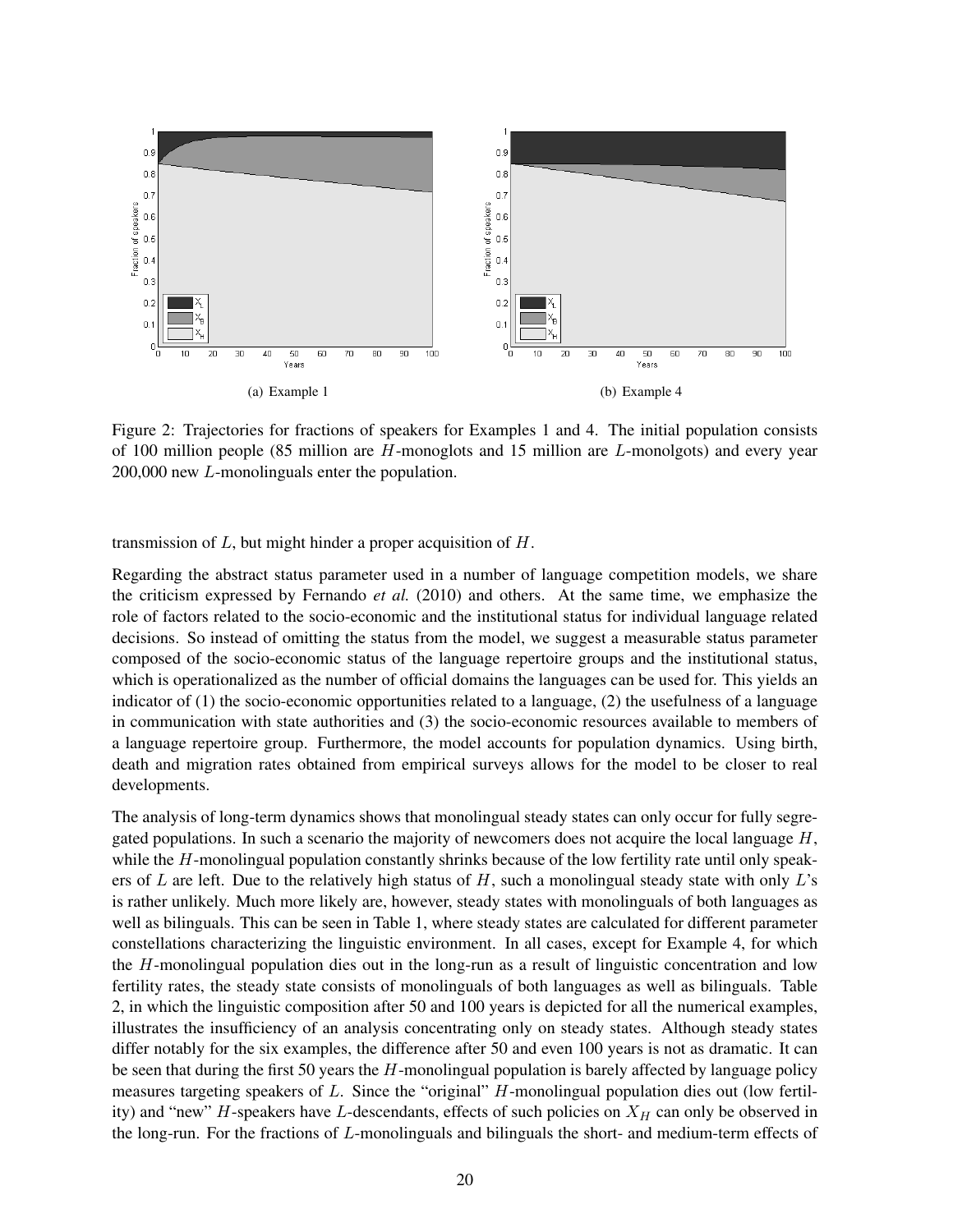

Figure 3: Trajectories for absolute number of speakers for Examples 1 and 4. The initial population consists of 100 million people (85 million are  $H$ -monoglots and 15 million are  $L$ -monolgots) and every year 200,000 new L-monolinguals enter the population.

changes in relevant model parameters are more significant. Here, in particular, the role of linguistic concentration must be emphasized. For maximal linguistic concentration  $(C = 1)$  after 50 years the fraction of L-monoglots is almost five times higher compared with the case of moderate linguistic concentration  $(C = 0.5)$ . The effects of changes in model parameters related to language education and support for adult language learning are not as strong but can be observed as well. The same holds true for changes in the status parameter. In Section 7 we furthermore illustrate that neglecting population dynamics and assuming a steady state population size might have a strong impact on the analysis of short- and mediumterm developments. If the overall population size is shrinking towards its steady state, then the influx of  $L$ 's has a weaker effect on the linguistic composition of the population compared to the steady state case. At the same time, the absolute number of  $H$ -monolgots shrinks rapidly, while their relative number shrinks much slower. This shows that relative as well as absolute numbers should be considered in order to describe fully the population's linguistic development.

We see this paper as a point of departure for future research on language dynamics in societies with new language minorities. To get closer to the complexity of the processes at hand, the model can be extended and refined in several ways. First, in the current version of the model we only consider one language minority, while normally one can observe a variety of minority language groups. In the case of multiple linguistic minorities the locally dominant language  $H$  is not only a mean of upward social mobility, but can also function as a vehicular language used in communication between speakers of different minority languages. Second, different levels of linguistic competences or actual language use (instead of proficiency) could be modeled. Third, the current model concentrates on permanent migration and mostly neglects mobile individuals which stay only temporarily and leave the country after a couple of years. Particularly in view of highly skilled workers or international students, who frequently belong to this category, a model taking into account international vehicular languages that are (partially) spoken by locals as well as newcomers – as in the case of English – would be of interest.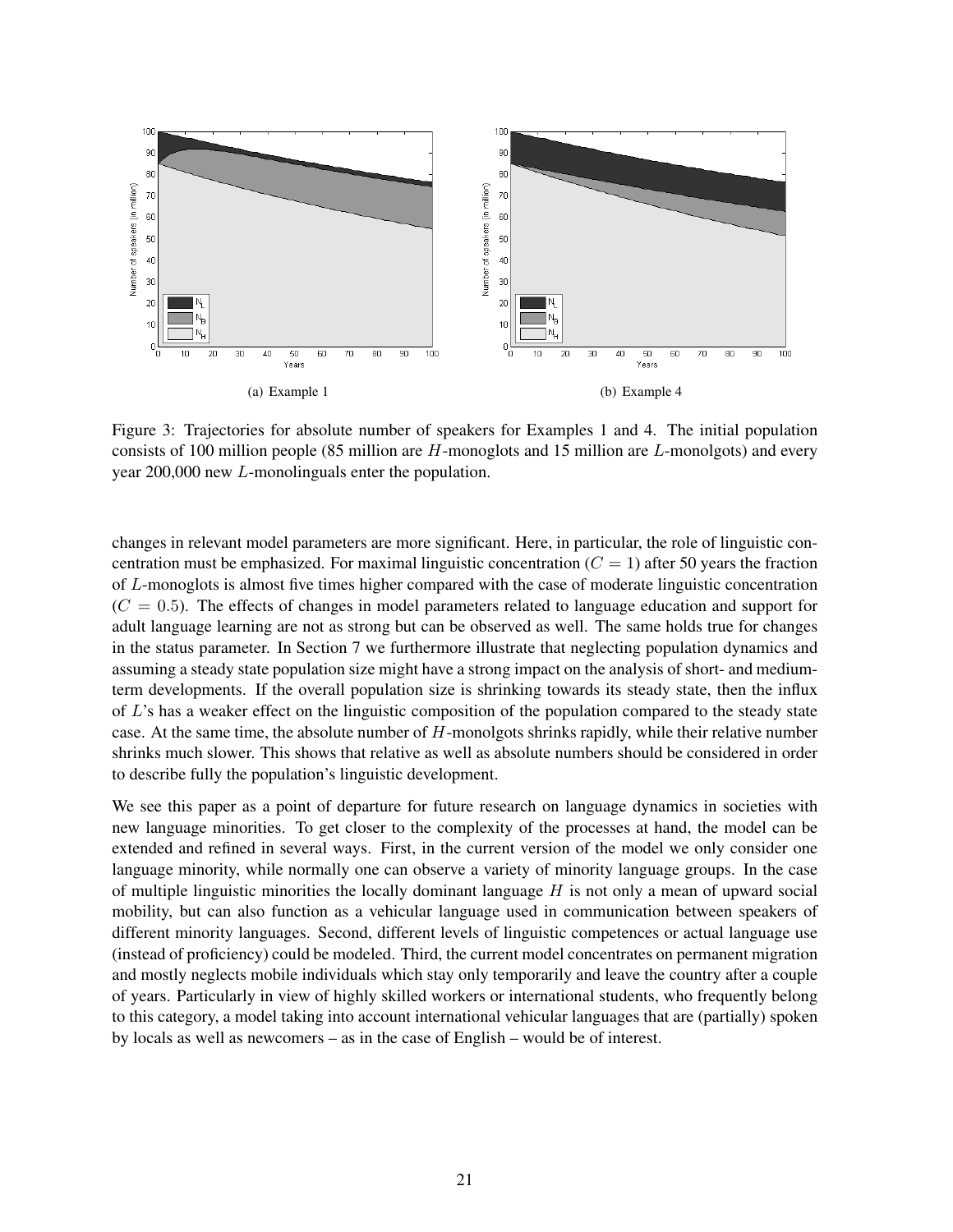# **Notes**

<sup>1</sup>A set of differential equations that are used in evolutionary biology to describe the dynamics of biological systems in which two species compete with each other, normally one as a predator and one as a prey.

 ${}^{2}$ Here, we use the term 'linguistic repertoire' in the very narrow sense as the set of languages a person commands, while only the two languages  $H$  and  $L$  are taken into account.

<sup>3</sup> Linguistic environment is a "[t]heoretical construct used for analytical purposes. It subsumes in an extensive (but obviously not exhaustive) fashion all the relevant information about the status, in the broadest sense of the word, of the various languages present in a given polity at a certain time. This includes the number of speakers, individual proficiency levels in the various languages, the domains of use of each language by different types of actors (individuals, corporations, the state, civil society organizations), and their attitudes towards the languages considered" (Grin & Vaillancourt, 1997, p. 49).

<sup>4</sup> For a more detailed typology (10 types) see Baker (2011, Chapter 10).

<sup>5</sup> For all practical purposes, though, it seems realistic to expect that most parents will enroll their children in the local monolingual majority language school" (Caldas, 2012, p. 359).

<sup>6</sup>We can not go into great detail here. For extensive overviews on the connections between language and economics see, for example, Grin (2003) and Zhang & Grenier (2013).

<sup>7</sup>Note, for minority languages learned by a large number of H-monolinguals, such as English, the model has to be adjusted.

# References

- Baker, Colin. 2011. *Foundations of bilingual education and bilingualism*. Bilingual education and bilingulsim, vol. 54. Bristol, Buffalo, Toronto, Sydney: Multilingual matters.
- Caldas, Stephen J. 2012. Language policy in the family. *Pages 351–373 of:* Spolsky, Bernard (ed), *The Cambridge Handbook of Language Policy*. Cambridge: Cambridge University Press.
- Chiswick, Barry R., & Miller, Paul W. 2002. *Do enclaves matter in immigrant adjustment?* Tech. rept. IZA-DP-449. Institute for the Study of Labor.
- Church, Jeffrey, & King, Ian. 1993. Bilingualism and network externalities. *Canadian Journal of Economics*, 337–345.
- Esser, Hartmut. 2006. *Migration, Sprache und Integration*. Berlin: WZB Berlin.

Eurostat. 2014. *Fertility statistics*.

```
http://ec.europa.eu/eurostat/statistics-explained/index.php/
Fertility_statistics#Main_statistical_findings.
Accessed: 2016-12-09.
```
- Fernando, Chrisantha, Valijärvi, Riitta-Liisa, & Goldstein, Richard A. 2010. A model of the mechanisms of language extinction and revitalization strategies to save endangered languages. *Human biology*, 82(1), 47–75.
- Fishman, Joshua A. 1991. *Reversing language shift: Theoretical and empirical foundations of assistance to threatened languages*. Vol. 76. Clevedon: Multilingual matters.
- Gabszewicz, Jean, Ginsburgh, Victor, & Weber, Shlomo. 2011. Bilingualism and Communicative Benefits. *Annals of Economics and Statistics*, 271–286.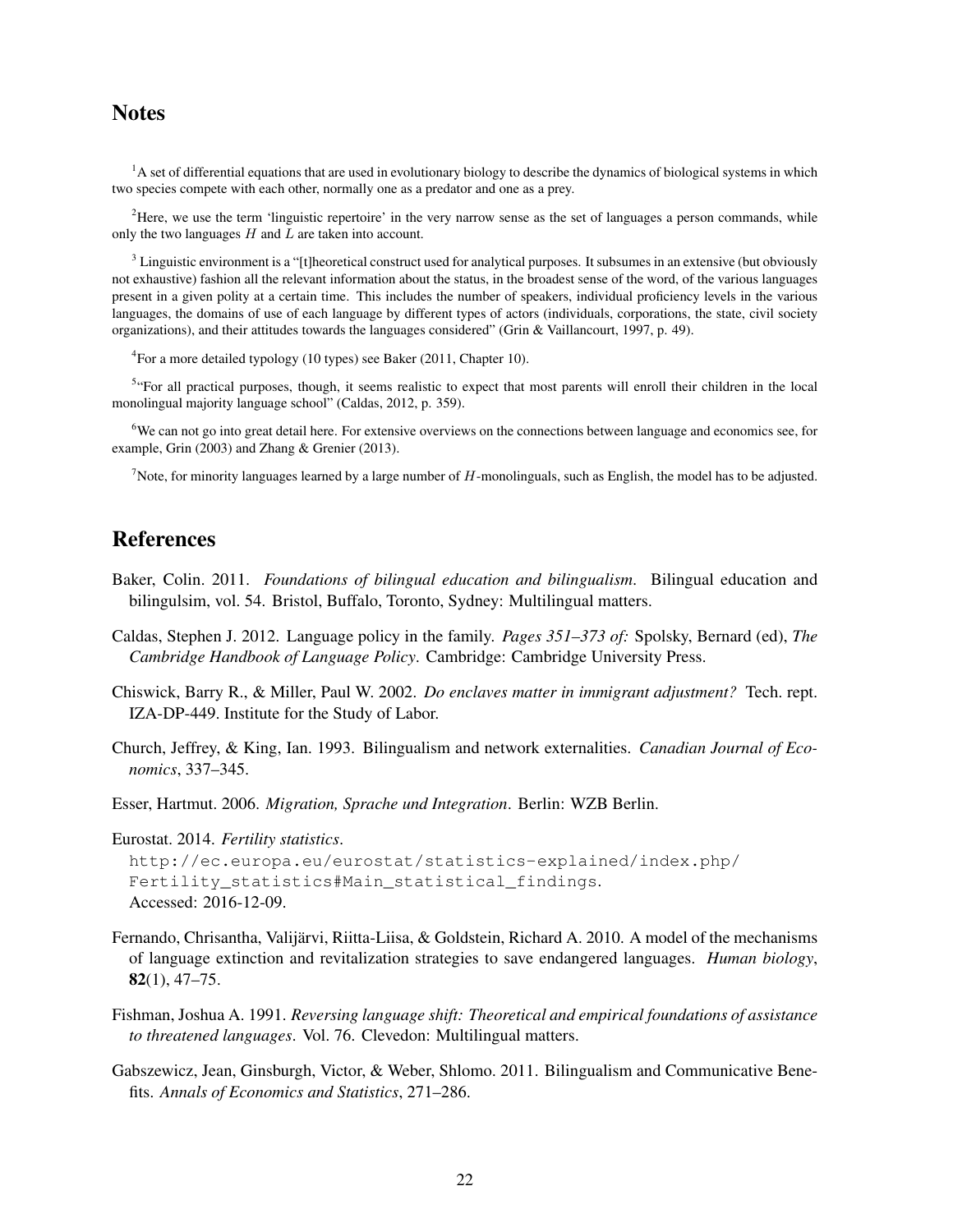- Giles, Howard, Bourhis, Richard Y., & Taylor, Donald M. 1977. Towards a theory of language in ethnic group relations. *Pages 307–384 of:* Giles, Howard (ed), *Language, ethnicity and intergroup relations*. London: Academic Press.
- Gong, Tao, Shuai, Lan, & Zhang, Menghan. 2014. Modelling language evolution: Examples and predictions. *Physics of Life Reviews*, 11(2), 280–302.
- Grin, François. 1992. Towards a threshold theory of minority language survival. *Kyklos*, 45(1), 69–97.
- Grin, François. 2003. Language planning and economics. *Current issues in language planning*, 4(1), 1–66.
- Grin, François, & Vaillancourt, François. 1997. The economics of multilingualism: Overview and analytical framework. *Annual review of applied linguistics*, 17, 43–65.
- Heinsalu, E., Patriarca, M., & Léonard, J. L. 2014. The role of bilinguals in language competition. *Advances in Complex Systems*, 17(01), 1450003.
- Iriberri, Nagore, & Uriarte, José-Ramón. 2012. Minority language and the stability of bilingual equilibria. *Rationality and Society*, 24(4), 442–462.
- John, Andrew. 2016. Dynamic Models of Language Evolution: The Economic Perspective. *Pages 101–120 of:* Ginsburgh, Victor, & Weber, Shlomo (eds), *The Palgrave Handbook Economics and Language*. New York: Palgrave Macmillan.
- John, Andrew, & Yi, Kei-Mu. 1996. Language, learning, and location. *Thomas Jefferson Center for Political Economy Discussion Paper*, 264. Reprinted in: Federal Reserve Bank of New York Staff Report No. 26 (1997).
- John, Andrew, & Yi, Kei-Mu. 2001. Language and Location. *Unpublished Manuscript*.
- Kandler, Anne, & Steele, James. 2008. Ecological models of language competition. *Biological Theory*, 3(2), 164–173.
- Kandler, Anne, Unger, Roman, & Steele, James. 2010. Language shift, bilingualism and the future of Britain's Celtic languages. *Philosophical Transactions of the Royal Society B: Biological Sciences*, 365(1559), 3855–3864.
- Kennedy, Peter, & King, Ian. 2005. *Dynamic Language Policy*. Unpublished Manuscript.
- Massey, Douglas S., & Denton, Nancy A. 1988. The dimensions of residential segregation. *Social forces*, 67(2), 281–315.
- Minett, James W., & Wang, William SY. 2008. Modelling endangered languages: The effects of bilingualism and social structure. *Lingua*, 118(1), 19–45.
- Mira, Jorge, & Paredes, Ángel. 2005. Interlinguistic similarity and language death dynamics. *EPL (Europhysics Letters)*, 69(6), 1031.
- Morrill, Richard L. 2016. On the measure of geographic segregation. *Pages 25–36 of: Geography research forum*, vol. 11.
- Okita, Toshie. 2002. *Invisible work: Bilingualism, language choice and childrearing in intermarried families*. Vol. 12. Amsterdam, Philadelphia: John Benjamins Publishing.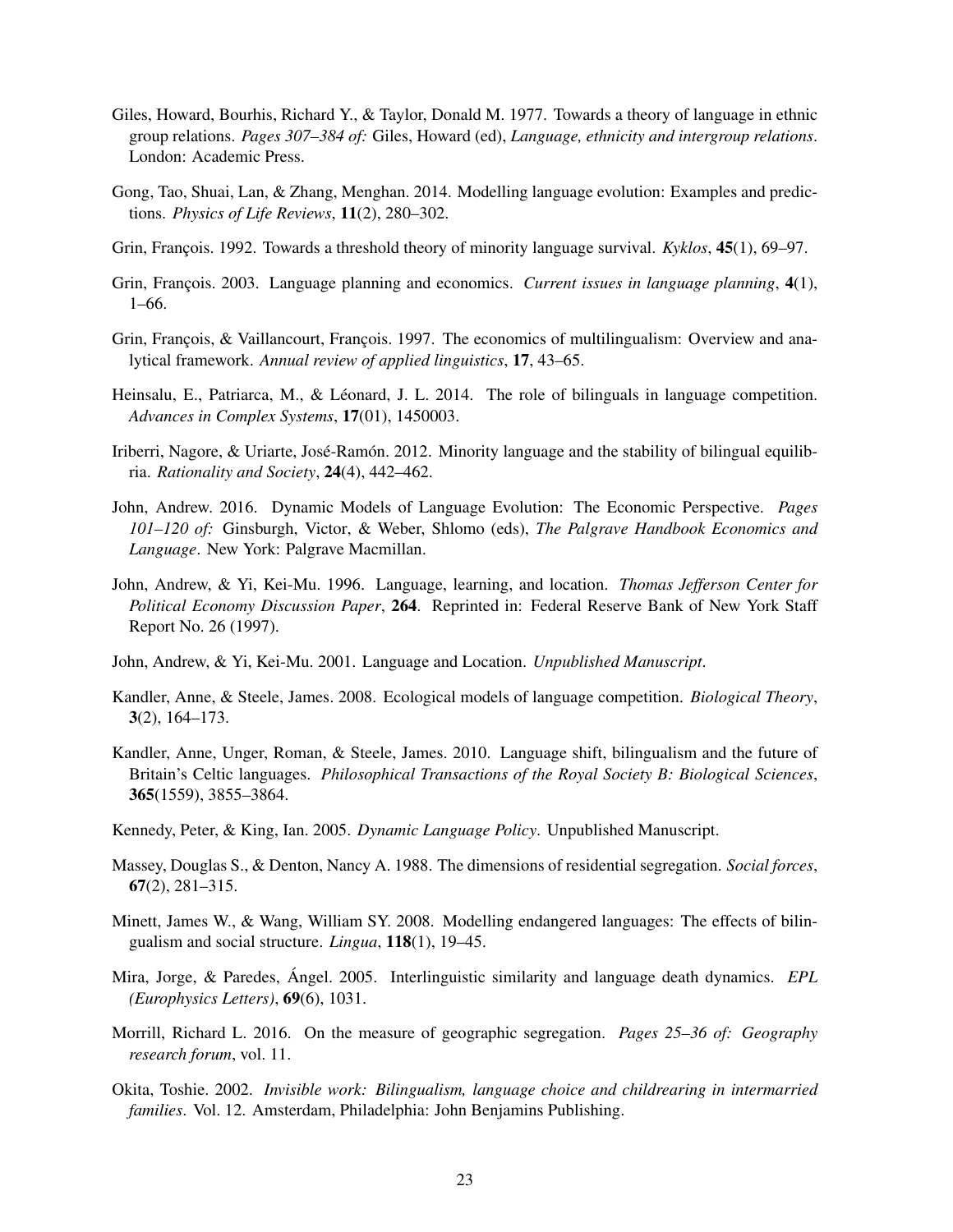- Patriarca, Marco, & Heinsalu, Els. 2009. Influence of geography on language competition. *Physica A: Statistical Mechanics and its Applications*, 388(2), 174–186.
- Patriarca, Marco, & Leppänen, Teemu. 2004. Modeling language competition. *Physica A: Statistical Mechanics and its Applications*, 338(1), 296–299.
- Patriarca, Marco, Castelló, Xavier, Uriarte, J. R., Eguíluz, Víctor M., & San Miguel, Maxi. 2012. Modeling two-language competition dynamics. *Advances in Complex Systems*, 15(03n04).
- Pinasco, Juan Pablo, & Romanelli, Liliana. 2006. Coexistence of languages is possible. *Physica A: Statistical Mechanics and its Applications*, 361(1), 355–360.
- Sallabank, Julia. 2012. Diversity and language policy for endangered languages. *In:* Spolsky, Bernard (ed), *The Cambridge handbook of language policy*. Cambridge: Cambridge University Press.
- Schulze, Christian, Stauffer, Dietrich, & Wichmann, Søren. 2008. Birth, survival and death of languages by Monte Carlo simulation. *Communications in Computational Physics*, 3(2), 271–294.
- Stauffer, Dietrich, Castelló, Xavier, Eguiluz, Victor M., & San Miguel, Maxi. 2007. Microscopic Abrams–Strogatz model of language competition. *Physica A: Statistical Mechanics and its Applications*, 374(2), 835–842.
- Tamura, Robert. 2001. Translators: Market makers in merging markets. *Journal of Economic Dynamics and Control*, 25(11), 1775–1800.
- Templin, Torsten, Seidel, Andrea, Wickström, Bengt-Arne, & Feichtinger, Gustav. 2016. Optimal language policy for the preservation of a minority language. *Mathematical Social Sciences*, 81, 8–21.
- United Nations. 2013. *International Migration Report 2013*. Tech. rept. United Nations, Department of Economic and Social Affairs, Population Devision, New York.
- Wickström, Bengt-Arne. 2005. Can Bilingualism be Dynamically Stable?: A Simple Model of Language Choice. *Rationality and Society*, 17, 81–115.
- Zhang, Menghan, & Gong, Tao. 2013. Principles of parametric estimation in modeling language competition. *Proceedings of the National Academy of Sciences*, 110(24), 9698–9703.
- Zhang, Weiguo, & Grenier, Gilles. 2013. How can language be linked to economics?: A survey of two strands of research. *Language Problems & Language Planning*, 37(3), 203–226.